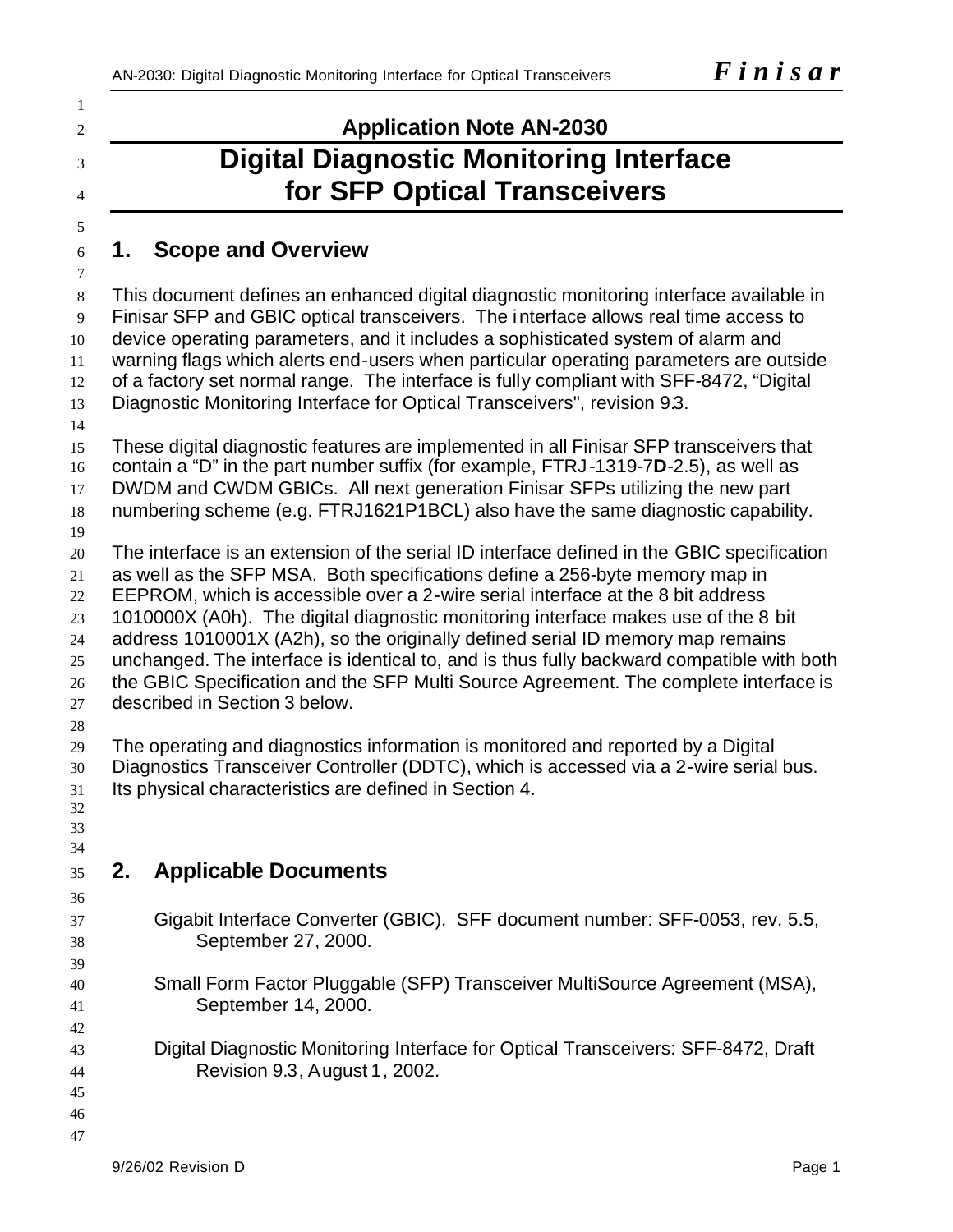# **3. Enhanced Digital Diagnostic Interface Definition**

# **Overview**

 The enhanced digital diagnostic interface is a superset of the MOD-DEF interface defined in the SFP MSA document dated September 14, 2000. The 2-wire interface pin definitions, hardware, and timing are clearly defined there, as well as in Section 4 below. This section describes an extension to the memory map defined in the SFP MSA. The enhanced interface uses the two wire serial bus address 1010001X (A2h) to provide diagnostic information about the module's present operating conditions. A memory map is shown in Figure 3.1 below.

 The transceiver generates this diagnostic data by digitization of internal analog signals. Calibration and alarm threshold data is written during device manufacture.

 In addition to generating digital readings of internal analog values, the device generates various status bits based on comparison between current values and factory-preset

limits.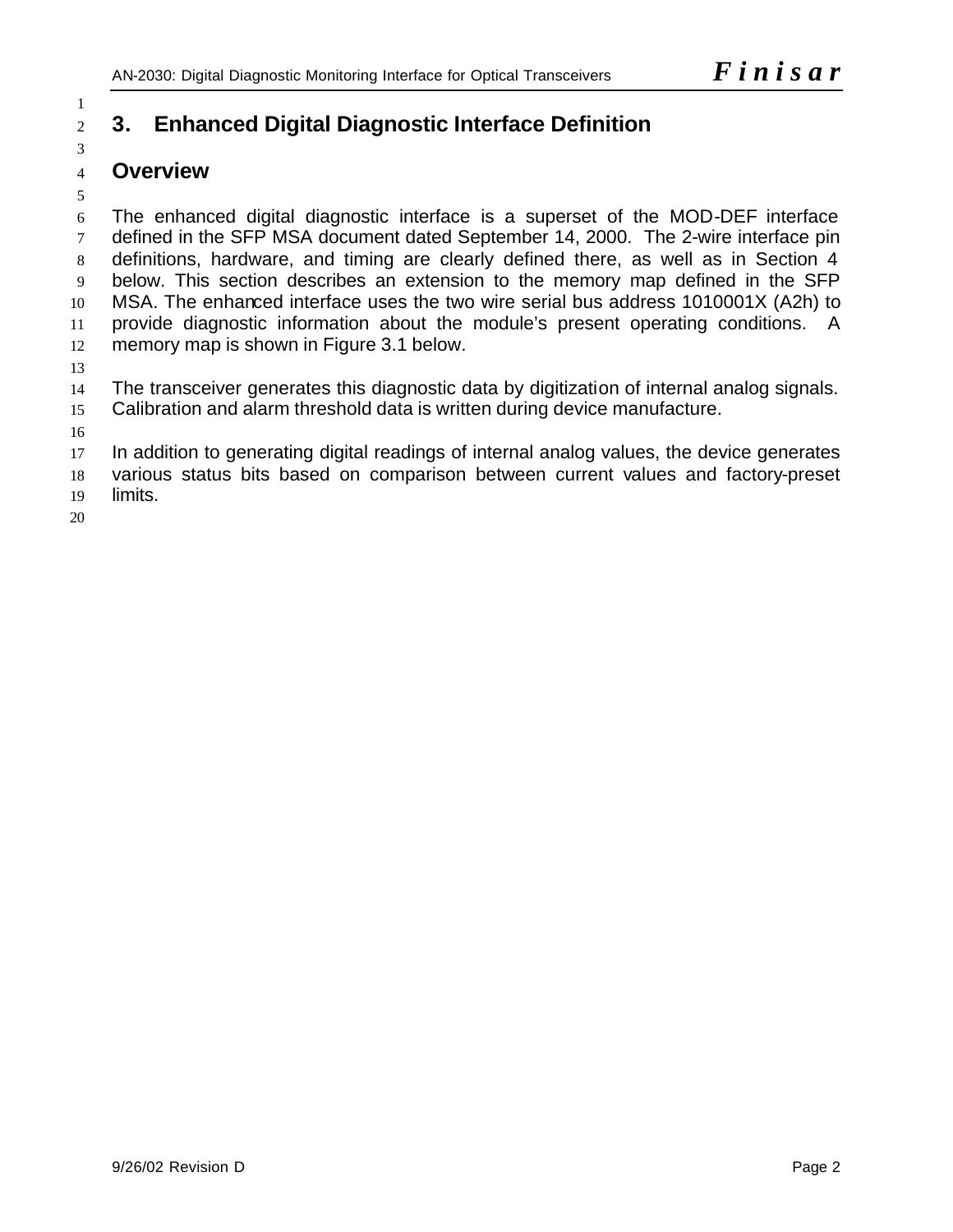

diagnostics functions.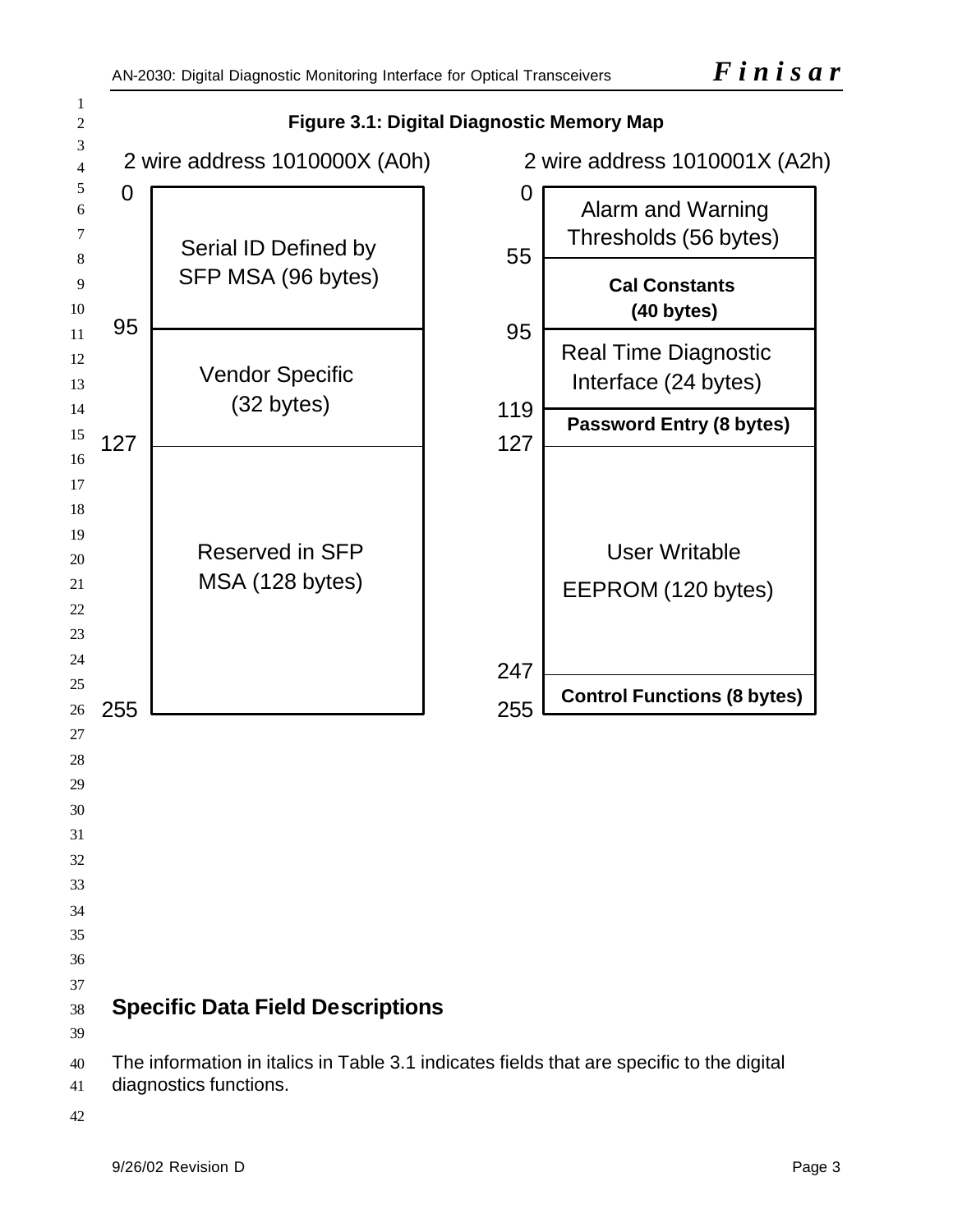# 1 **Table 3.1 Serial ID: Data Fields – Address A0**

| Data<br><b>Address</b>           | <b>Size</b><br>(Bytes) | Name of<br><b>Field</b>              | <b>Description of Field</b>                                                                                 |  |  |
|----------------------------------|------------------------|--------------------------------------|-------------------------------------------------------------------------------------------------------------|--|--|
| <b>BASE ID FIELDS</b>            |                        |                                      |                                                                                                             |  |  |
| 0                                | 1                      | Identifier                           | Type of serial transceiver (see table 3.2)                                                                  |  |  |
| 1                                | 1                      | Ext. Identifier                      | Extended identifier of type of serial transceiver                                                           |  |  |
| $\overline{2}$                   | 1                      | Connector                            | Code for connector type (see table 3.3)                                                                     |  |  |
| $3 - 10$                         | 8                      | Transceiver                          | Code for electronic compatibility or optical compatibility<br>(see table 3.4)                               |  |  |
| 11                               | 1                      | Encoding                             | Code for serial encoding algorithm (see table 3.5)                                                          |  |  |
| 12                               | 1                      | BR, Nominal                          | Nominal bit rate, units of 100 MBits/sec.                                                                   |  |  |
| 13                               | 1                      | Reserved                             |                                                                                                             |  |  |
| 14                               | 1                      | $Length(9µm) -$<br>km                | Link length supported for 9/125 µm fiber, units of km                                                       |  |  |
| 15                               | 1                      | Length $(9 \mu m)$                   | Link length supported for 9/125 um fiber, units of 100 m                                                    |  |  |
| 16                               | 1                      | Length (50µm)                        | Link length supported for 50/125 µm fiber, units of 10 m                                                    |  |  |
| 17                               | 1                      | Length (62.5µm)                      | Link length supported for 62.5/125 µm fiber, units of 10 m                                                  |  |  |
| 18                               | 1                      | Length (Copper)                      | Link length supported for copper, units of meters                                                           |  |  |
| 19                               | 1                      | Reserved                             |                                                                                                             |  |  |
| 20-35                            | 16                     | Vendor name                          | SFP vendor name (ASCII)                                                                                     |  |  |
| 36                               | 1                      | Reserved                             | DWDM channel spacing - DWDM modules only                                                                    |  |  |
| 37-39                            | 3                      | Vendor OUI                           | SFP vendor IEEE company ID                                                                                  |  |  |
| 40-55                            | 16                     | Vendor PN                            | Part number provided by SFP vendor (ASCII)                                                                  |  |  |
| 56-59                            | 4                      | Vendor rev                           | Revision level for part number provided by vendor (ASCII)                                                   |  |  |
| 60-61                            | $\overline{2}$         | Wavelength                           | Laser wavelength                                                                                            |  |  |
| 62                               | 1                      | Reserved                             | DWDM wavelength fraction - DWDM modules only                                                                |  |  |
| 63                               | 1                      | CC_BASE                              | Check code for Base ID Fields (addresses 0 to 62)                                                           |  |  |
|                                  |                        |                                      | <b>EXTENDED ID FIELDS</b>                                                                                   |  |  |
| 64-65                            | $\overline{2}$         | Options                              | Indicates which optional transceiver signals are implemented<br>(see table 3.6)                             |  |  |
| 66                               | 1                      | BR, max                              | Upper bit rate margin, units of %                                                                           |  |  |
| 67                               | $\mathbf{1}$           | BR, min                              | Lower bit rate margin, units of %                                                                           |  |  |
| 68-83                            | 16                     | Vendor SN                            | Serial number provided by vendor (ASCII)                                                                    |  |  |
| 84-91                            | 8                      | Date code                            | Vendor's manufacturing date code (see table 3.7)                                                            |  |  |
| 92                               | 1                      | Diagnostic<br><b>Monitoring Type</b> | Indicates which type of diagnostic monitoring is implemented (if<br>any) in the transceiver (see Table 3.8) |  |  |
| 93                               | 1                      | Enhanced<br><b>Options</b>           | Indicates which optional enhanced features are implemented (if any)<br>in the transceiver (see Table 3.9)   |  |  |
| 94                               | 1                      | SFF-8472<br>Compliance               | Indicates which revision of SFF-8472 the transceiver complies with.<br>(see table $3.11$ )                  |  |  |
| 95                               | 1                      | CC_EXT                               | Check code for the Extended ID Fields (addresses 64 to 94)                                                  |  |  |
| <b>VENDOR SPECIFIC ID FIELDS</b> |                        |                                      |                                                                                                             |  |  |
| 96-127                           | 32                     | Vendor Specific                      | Vendor Specific EEPROM                                                                                      |  |  |
| 128-255                          | 128                    | Reserved                             | Reserved for future use.                                                                                    |  |  |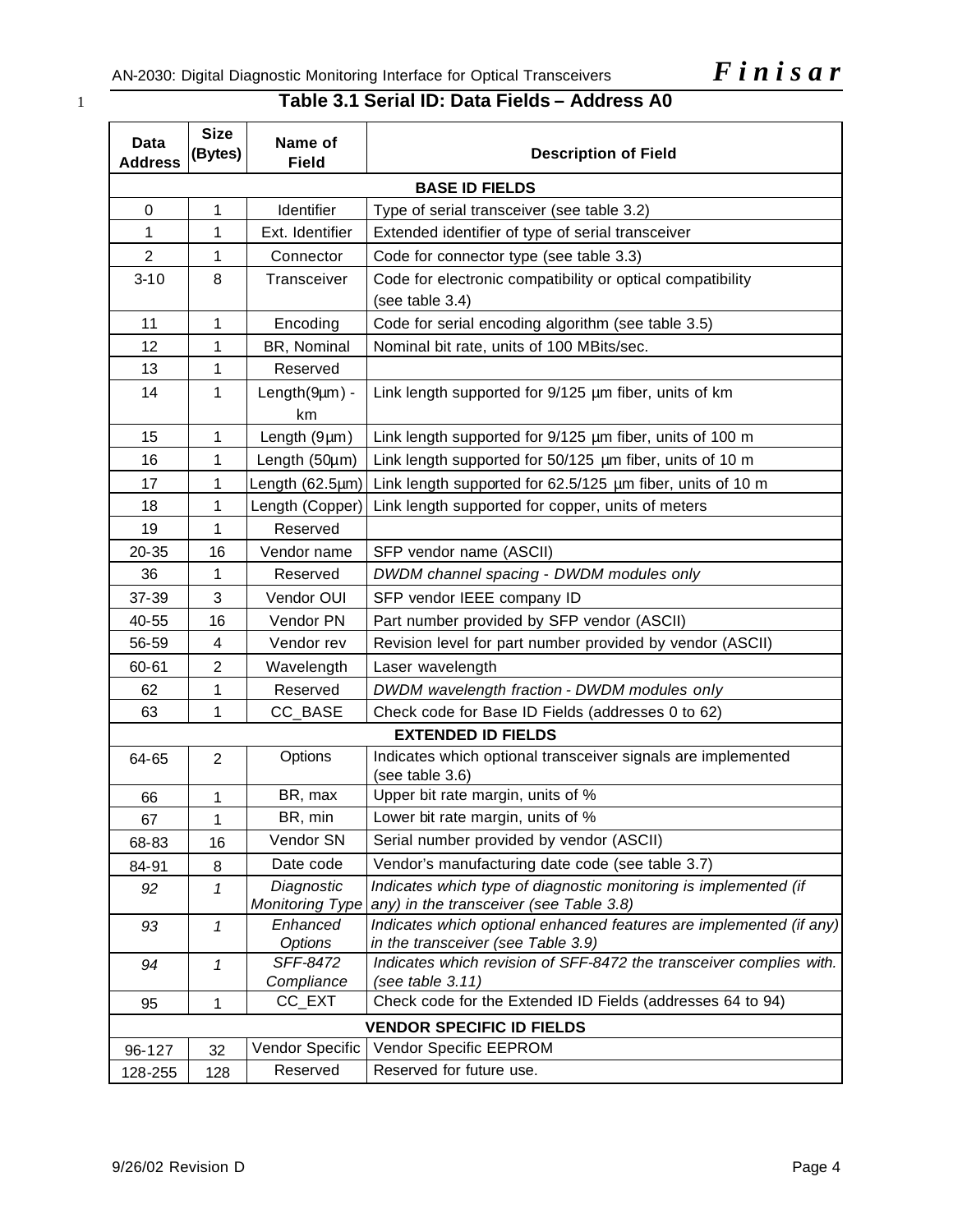# **Identifier**

The identifier value specifies the physical device described by the serial information.

This value shall be included in the serial data. The defined identifier values are shown in

table 3.2. Finisar SFP modules have this byte set to **03h**. Finisar GBIC modules have

this byte set to **01h.**

 $rac{6}{7}$ 

| Value           | Description of physical device           |  |  |
|-----------------|------------------------------------------|--|--|
| 00h             | Unknown or unspecified                   |  |  |
| 01h             | <b>GBIC</b>                              |  |  |
| 02 <sub>h</sub> | Module/connector soldered to motherboard |  |  |
| 03h             | <b>SFP</b>                               |  |  |
| 04-7Fh          | Reserved                                 |  |  |
| 80-FFh          | Vendor specific                          |  |  |

**TABLE 3.2: Identifier values**

| э.<br>I<br>۰. |
|---------------|
|               |

# 

# **Extended Identifier**

The extended identifier value provides additional information about the transceiver.

 The field is set to **04h** for all non-custom SFP and GBIC modules indicating serial ID module definition.

# **Connector**

 The connector value indicates the external connector provided on the interface. This value shall be included in the serial data. The defined connector values are shown in table 3.3. Note that 01h – 05h are not SFP compatible, and are included for compatibility with GBIC standards. Finisar optical SFP modules currently have this byte set to **07h** (optical LC connector). GBIC modules have the byte set to **01h** (SC).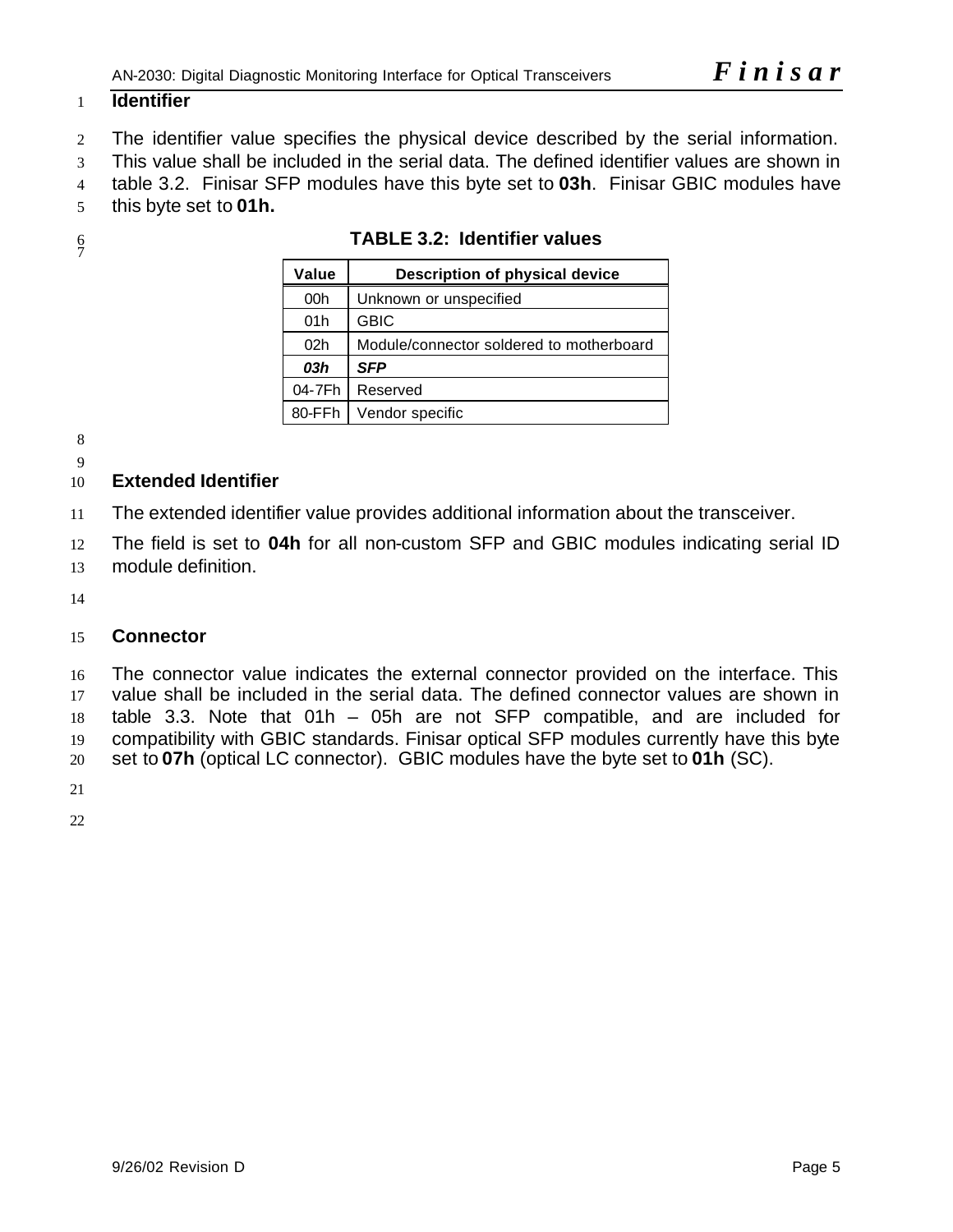1

| Value    | <b>Description of connector</b>        |
|----------|----------------------------------------|
| 00h      | Unknown or unspecified                 |
| 01h      | SC                                     |
| 02h      | Fibre Channel Style 1 copper connector |
| 03h      | Fibre Channel Style 2 copper connector |
| 04h      | <b>BNC/TNC</b>                         |
| 05h      | <b>Fibre Channel coaxial headers</b>   |
| 06h      | FiberJack                              |
| 07h      | LC                                     |
| 08h      | MT-RJ                                  |
| 09h      | MU                                     |
| 0Ah      | SG                                     |
| 0Bh      | Optical pigtail                        |
| $0C-1Fh$ | Reserved                               |
| 20h      | HSSDC II                               |
| 21h      | Copper Pigtail                         |
| 22h-7Fh  | Reserved                               |
| 80-FFh   | Vendor specific                        |

# 2 **TABLE 3.3: Connector values**

3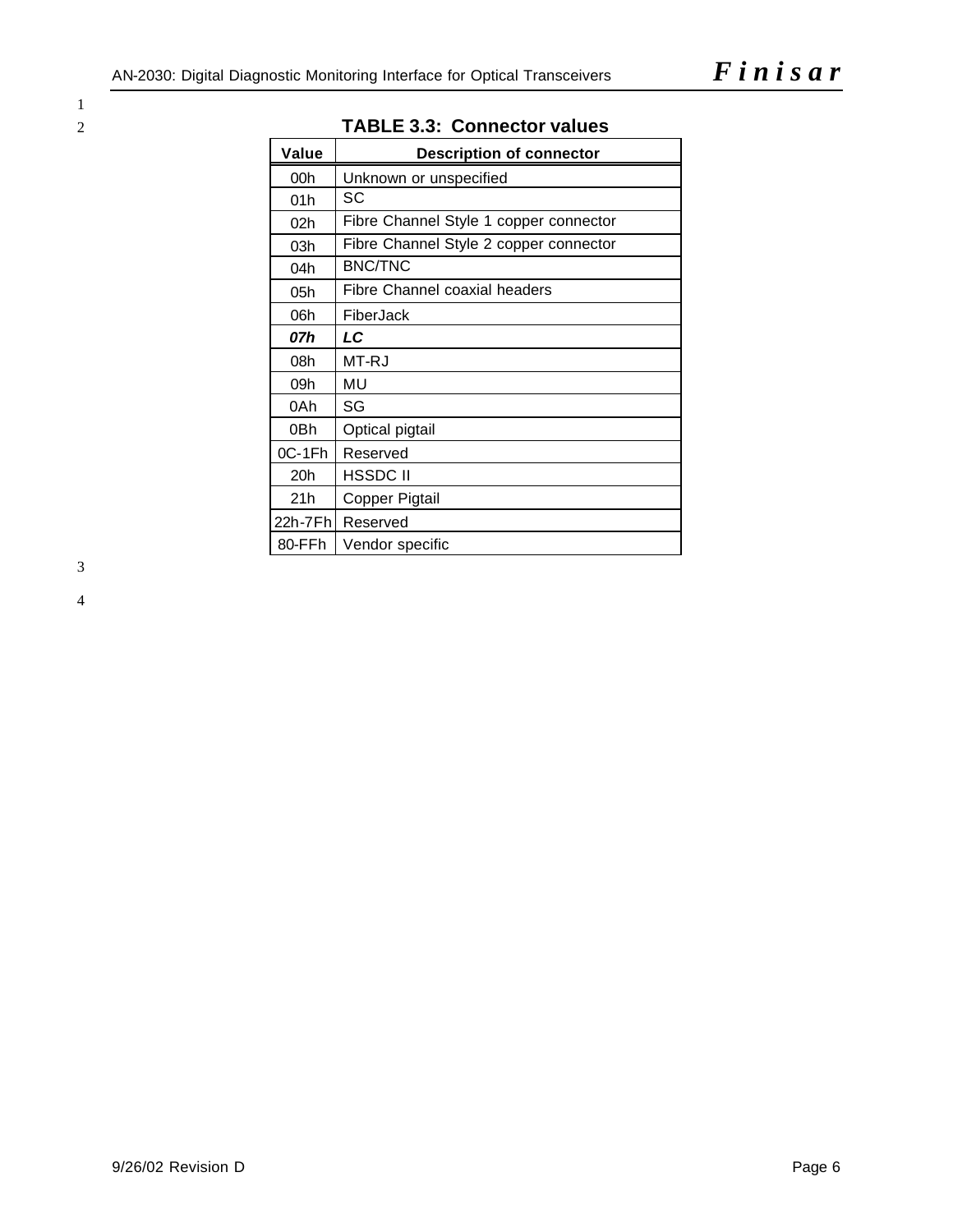# **Transceiver**

- 2 The following bit significant indicators define the electronic or optical interfaces that are
- supported by the transceiver. At least one bit shall be set in this field. For Fibre Channel
- 4 transceivers, the Fibre Channel speed, transmission media, transmitter technology, and
- distance capability shall all be indicated. The SONET Compliance Codes are described
- in more detail in table 3.4a.
- 
- 

| <b>Data</b>                               | Bit <sup>1</sup>        | <b>Description of transceiver</b>        | <b>Data</b>      | $\text{Bit}^1$          | <b>Description of transceiver</b>           |
|-------------------------------------------|-------------------------|------------------------------------------|------------------|-------------------------|---------------------------------------------|
| <b>Addr</b>                               |                         |                                          | <b>Addr</b>      |                         |                                             |
| <b>Reserved Standard Compliance Codes</b> |                         |                                          |                  |                         | <b>Fibre Channel link length</b>            |
| 3                                         | $7-0$                   | Reserved                                 |                  | $\overline{7}$          | very long distance (V)                      |
| $\overline{4}$                            | $7 - 5$                 | Reserved                                 | $\overline{7}$   | 6                       | short distance (S)                          |
|                                           |                         | <b>SONET Compliance Codes</b>            | $\overline{7}$   | 5                       | intermediate distance (I)                   |
| 4                                         | 4                       | SONET reach specifier bit 1              | $\overline{7}$   | 4                       | long distance (L)                           |
| 4                                         | 3                       | SONET reach specifier bit 2              |                  |                         | <b>Fibre Channel transmitter technology</b> |
| 4                                         | $\overline{2}$          | OC 48, long reach                        | $\overline{7}$   | $3-2$                   | Reserved                                    |
| 4                                         | 1                       | OC 48, intermediate reach                | $\overline{7}$   | 1                       | Longwave laser (LC)                         |
| 4                                         | $\overline{0}$          | OC 48 short reach                        | $\overline{7}$   | 0                       | Electrical inter-enclosure (EL)             |
| 5                                         | $\overline{7}$          | Reserved                                 | 8                | 7                       | Electrical intra-enclosure (EL)             |
| 5                                         | $\,6$                   | OC 12, single mode long reach            | 8                | 6                       | Shortwave laser w/o OFC (SN)                |
| 5                                         | 5                       | OC 12, single mode inter. reach          | 8                | 5                       | Shortwave laser w/ OFC (SL)                 |
| 5                                         | $\overline{\mathbf{4}}$ | OC 12 multi-mode short reach             | 8                | $\overline{\mathbf{4}}$ | Longwave laser (LL)                         |
| 5                                         | 3                       | Reserved                                 | 8                | $0 - 3$                 | Reserved                                    |
| 5                                         | $\overline{2}$          | OC 3, single mode long reach             |                  |                         |                                             |
| 5                                         | 1                       | OC 3, single mode inter. reach           |                  |                         | <b>Fibre Channel transmission media</b>     |
| 5                                         | $\mathbf 0$             | OC 3, multi-mode short reach             | $\boldsymbol{9}$ | 7                       | Twin Axial Pair (TW)                        |
|                                           |                         |                                          | 9                | 6                       | Shielded Twisted Pair (TP)                  |
|                                           |                         |                                          | 9                | 5                       | Miniature Coax (MI)                         |
|                                           |                         | <b>Gigabit Ethernet Compliance Codes</b> | 9                | $\overline{\mathbf{4}}$ | Video Coax (TV)                             |
| 6                                         | $7 - 4$                 | Reserved                                 | $\boldsymbol{9}$ | 3                       | Multi-mode, 62.5m (M6)                      |
| 6                                         | 3                       | 1000BASE-T                               | 9                | $\overline{2}$          | Multi-mode, 50 m (M5)                       |
| 6                                         | $\overline{2}$          | 1000BASE-CX                              | 9                | 1                       | Reserved                                    |
| 6                                         | 1                       | 1000BASE-LX                              | 9                | $\overline{0}$          | Single Mode (SM)                            |
| 6                                         | $\mathbf 0$             | 1000BASE-SX                              |                  |                         |                                             |
|                                           |                         |                                          |                  |                         | <b>Fibre Channel speed</b>                  |
|                                           |                         |                                          | 10               | $7-5$                   | Reserved                                    |
|                                           |                         |                                          | 10               | $\overline{\mathbf{4}}$ | 400 MBytes/Sec                              |
|                                           |                         |                                          | 10               | 3                       | Reserved                                    |
|                                           |                         |                                          | 10               | $\overline{2}$          | 200 MBytes./Sec                             |
|                                           |                         |                                          | 10               | 1                       | Reserved                                    |
|                                           |                         |                                          | 10               | $\mathbf 0$             | 100 MBytes/Sec                              |

# **Table 3.4: Transceiver codes**

l

Bit 7 is the high order bit and is transmitted first in each byte.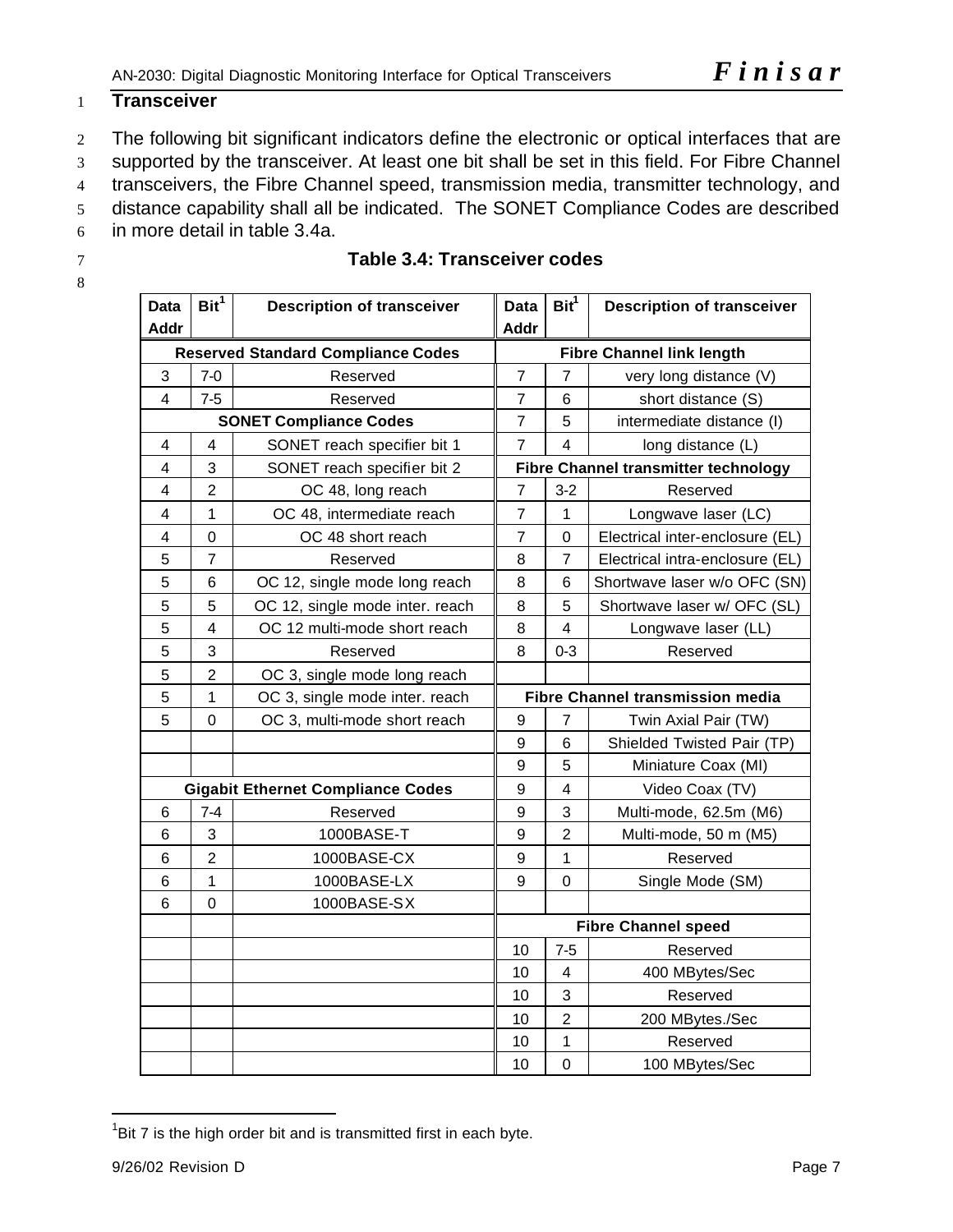The SONET compliance code bits allow the host to determine with which specifications a SONET transceiver complies. For each bit rate defined in Table 3.5 (OC-3, OC-12, OC-48), SONET specifies short reach (SR), intermediate reach (IR), and long reach (LR) requirements. For each of the three bit rates, a single short reach (SR) specification is defined. Two variations of intermediate reach (IR-1, IR-2) and three variations of long reach (LR-1, LR-2, and LR-3) are also defined for each bit rate. Byte 4, bits 0-2, and byte 5, bits 0-7 allow the user to determine which of the three reaches has been implemented – short, intermediate, or long. Two additional bits (byte 4, bits 3- 4) are necessary to discriminate between different intermediate or long reach variations. These codes are defined in Table 3.4a.

# 11 **Table 3.4a: SONET Reach Specifiers**

| <b>Speed</b>     | <b>Reach</b> | Specifier bit 1 | <b>Specifier bit 2</b> | <b>Description</b>   |
|------------------|--------------|-----------------|------------------------|----------------------|
| OC-3/OC-12/OC-48 | Short        |                 |                        | SONET SR compliant   |
| OC-3/OC-12/OC-48 | Intermediate |                 |                        | SONET IR-1 compliant |
| OC-3/OC-12/OC-48 | Intermediate |                 |                        | SONET IR-2 compliant |
| OC-3/OC-12/OC-48 | Long         |                 |                        | SONET LR-1 compliant |
| OC-3/OC-12/OC-48 | Long         |                 |                        | SONET LR-2 compliant |
| OC-3/OC-12/OC-48 | Long         |                 |                        | SONET LR-3 compliant |

12

# 13 **Encoding**

 The encoding value indicates the serial encoding mechanism that is the nominal design target of the particular SFP. The value shall be contained in the serial data. The defined encoding values are shown in table 3.5. Finisar Gigabit Ethernet/Fibre Channel transceivers have this byte set to **01h** (8B/10B encoding), and SONET transceivers (including all SONET multi-rate transceivers) are set to **05h** (SONET Scrambled).

20

# 19 **Table 3.5: Encoding codes**

| Code                 | Description of encoding mechanism |
|----------------------|-----------------------------------|
| 00h                  | Unspecified                       |
| 01h                  | <b>8B10B</b>                      |
| 02 <sub>h</sub>      | 4B5B                              |
| 03h                  | <b>NRZ</b>                        |
| 04h                  | Manchester                        |
| 05h                  | <b>SONET Scrambled</b>            |
| 06h - FFh   Reserved |                                   |

21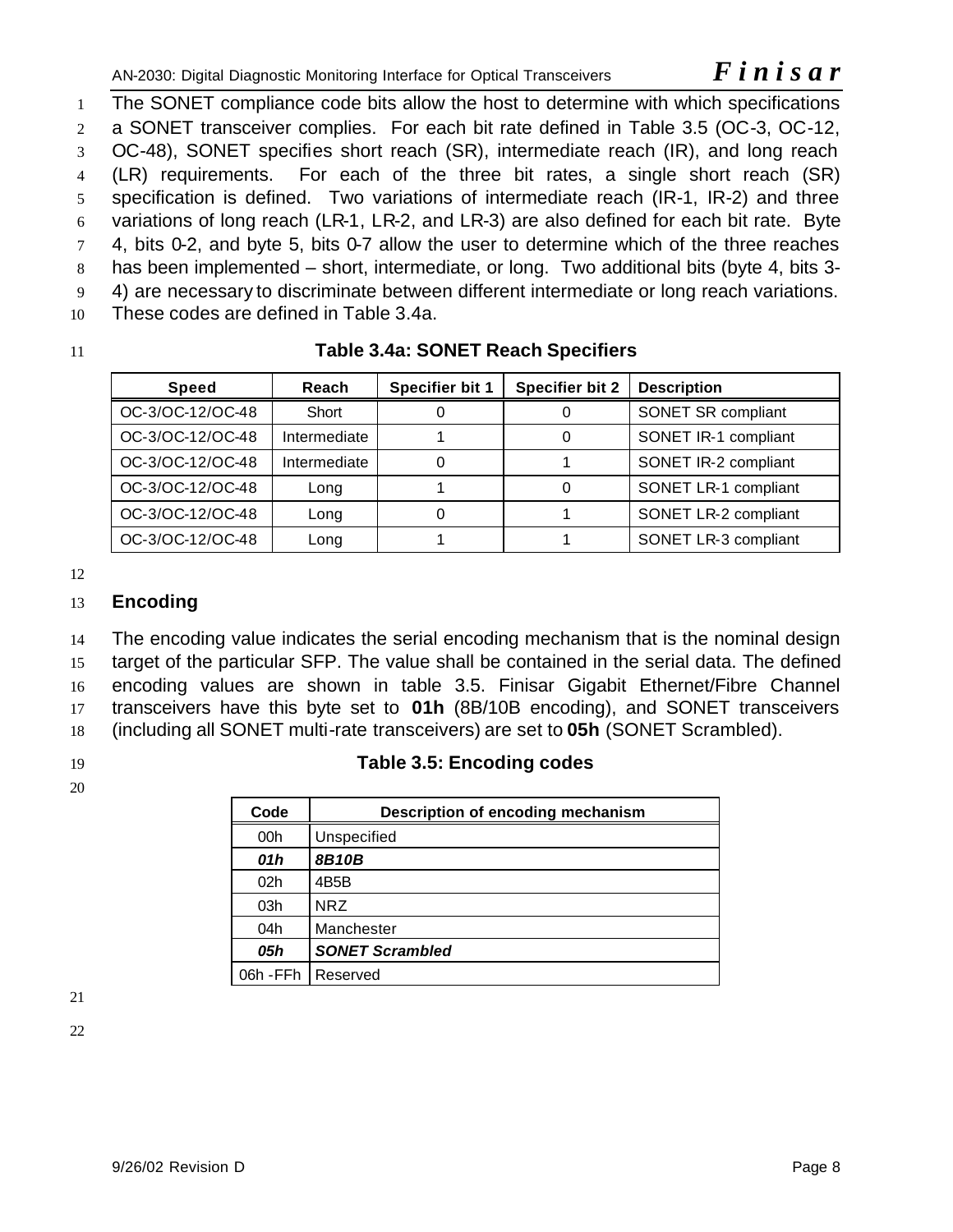### **BR, nominal**

 The nominal bit rate (BR, nominal) is specified in units of 100 Megabits per second, rounded off to the nearest 100 Megabits per second. The bit rate includes those bits necessary to encode and delimit the signal as well as those bits carrying data information. A value of 0 indicates that the bit rate is not specified and must be determined from the transceiver technology. The actual information transfer rate will 7 depend on the encoding of the data, as defined by the encoding value.

# **Length (9m)-km**

 Note that this field is an addition to EEPROM data from the original GBIC definition. This value specifies the link length that is supported by the transceiver while operating 12 in compliance with the applicable standards using single mode fiber. The value is in units of kilometers. A value of 255 means that the transceiver supports a link length greater than 254 km. A value of zero means that the transceiver does not support single mode fiber or that the length information must be determined from the transceiver technology.

# **Length (9m)**

 This value specifies the link length that is supported by the transceiver while operating in compliance with the applicable standards using single mode fiber. The value is in units of 100 meters. A value of 255 means that the transceiver supports a link length greater than 25.4 km. A value of zero means that the transceiver does not support single mode fiber or that the length information must be determined from the transceiver technology.

# **Length (50m)**

27 This value specifies the link length that is supported by the transceiver while operating in compliance with the applicable standards using 50 micron multi-mode fiber. The value is in units of 10 meters. A value of 255 means that the transceiver supports a link length greater than 2.54 km. A value of zero means that the transceiver does not support 50 micron multi-mode fiber or that the length information must be determined from the transceiver technology.

# **Length (62.5m)**

 This value specifies the link length that is supported by the transceiver while operating in compliance with the applicable standards using 62.5 micron multi-mode fiber. The value is in units of 10 meters. A value of 255 means that the transceiver supports a link length greater than 2.54 km. A value of zero means that the transceiver does not 62.5 micron multi-mode fiber or that the length information must determined from the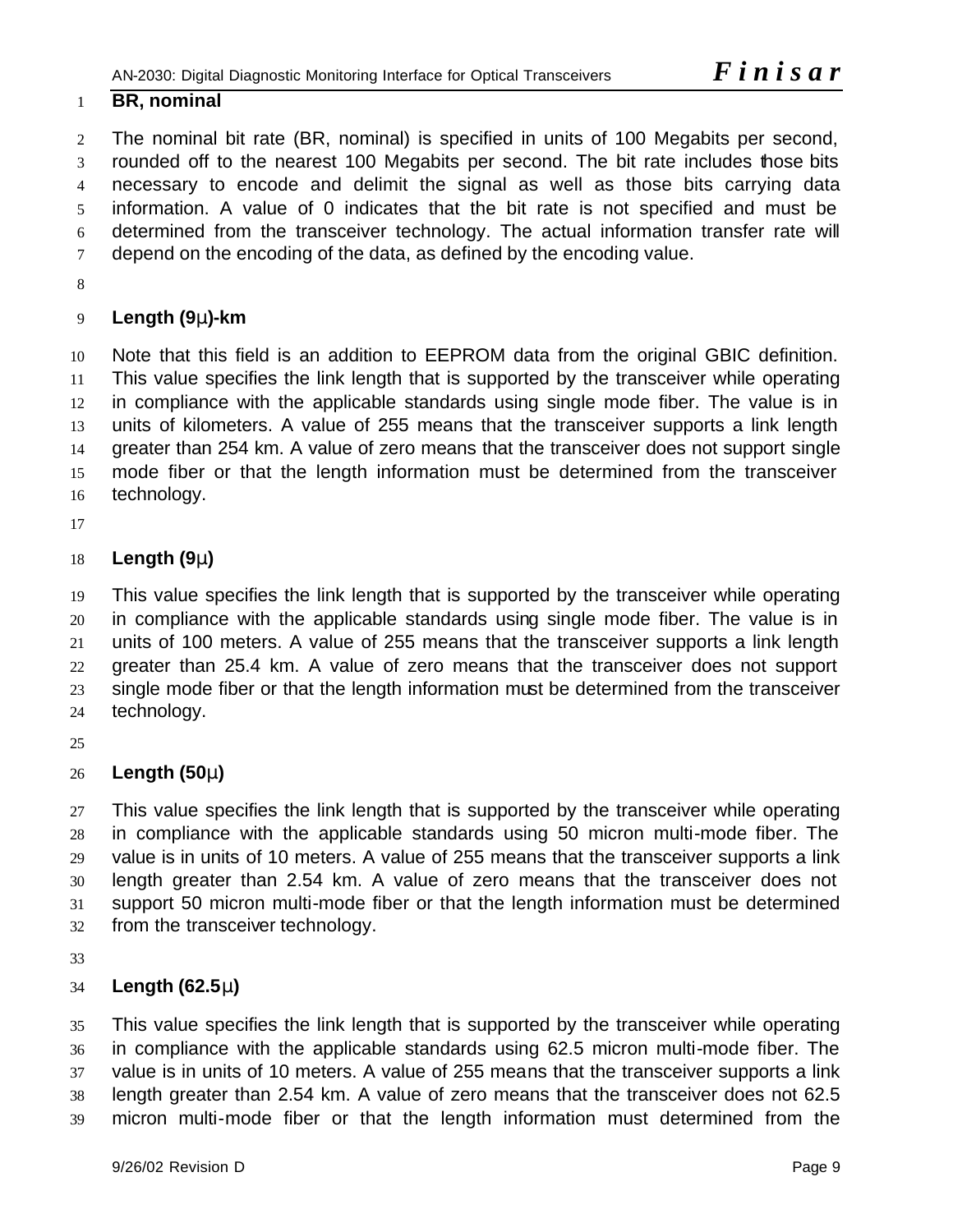transceiver technology. It is common for the transceiver to support both 50 micron and 62.5 micron fiber.

# **Length (Copper)**

 This value specifies the minimum link length that is supported by the transceiver while operating in compliance with the applicable standards using copper cable. The value is in units of 1 meter. A value of 255 means that the transceiver supports a link length greater than 254 meters. A value of zero means that the transceiver does not support copper cables or that the length information must be determined from the transceiver technology. Further information about the cable design, equalization, and connectors is usually required to guarantee meeting a particular length requirement.

# **Vendor name**

 The vendor name is a 16 character field that contains ASCII characters, left-aligned and padded on the right with ASCII spaces (20h). The vendor name shall be the full name of the corporation, a commonly accepted abbreviation of the name of the corporation, the 17 SCSI company code for the corporation, or the stock exchange code for the corporation. At least one of the vendor name or the vendor OUI fields shall contain valid serial data. Finisar transceivers contain the text string "FINISAR CORP." in this address.

# **DWDM Channel Spacing**

 Byte 36 is reserved (set to 00h) in the SFP MSA as well as in SFF-8472. Finisar DWDM transceivers use this byte to indicate their channel spacing. DWDM channel spacing is an 8 bit unsigned integer indicating the DWDM channel spacing in units of 25 gigahertz. This byte is set to 00h in all non-DWDM Finisar transceivers.

# **Vendor OUI**

 The vendor organizationally unique identifier field (vendor OUI) is a 3-byte field that contains the IEEE Company Identifier for the vendor. A value of all zero in the 3-byte field indicates that the Vendor OUI is unspecified. Finisar transceivers contain the values 00h, 90h and 65h in these addresses.

# **Vendor PN**

 The vendor part number (vendor PN) is a 16-byte field that contains ASCII characters, left-aligned and padded on the right with ASCII spaces (20h), defining the vendor part number or product name. A value of all zero in the 16-byte field indicates that the vendor PN is unspecified.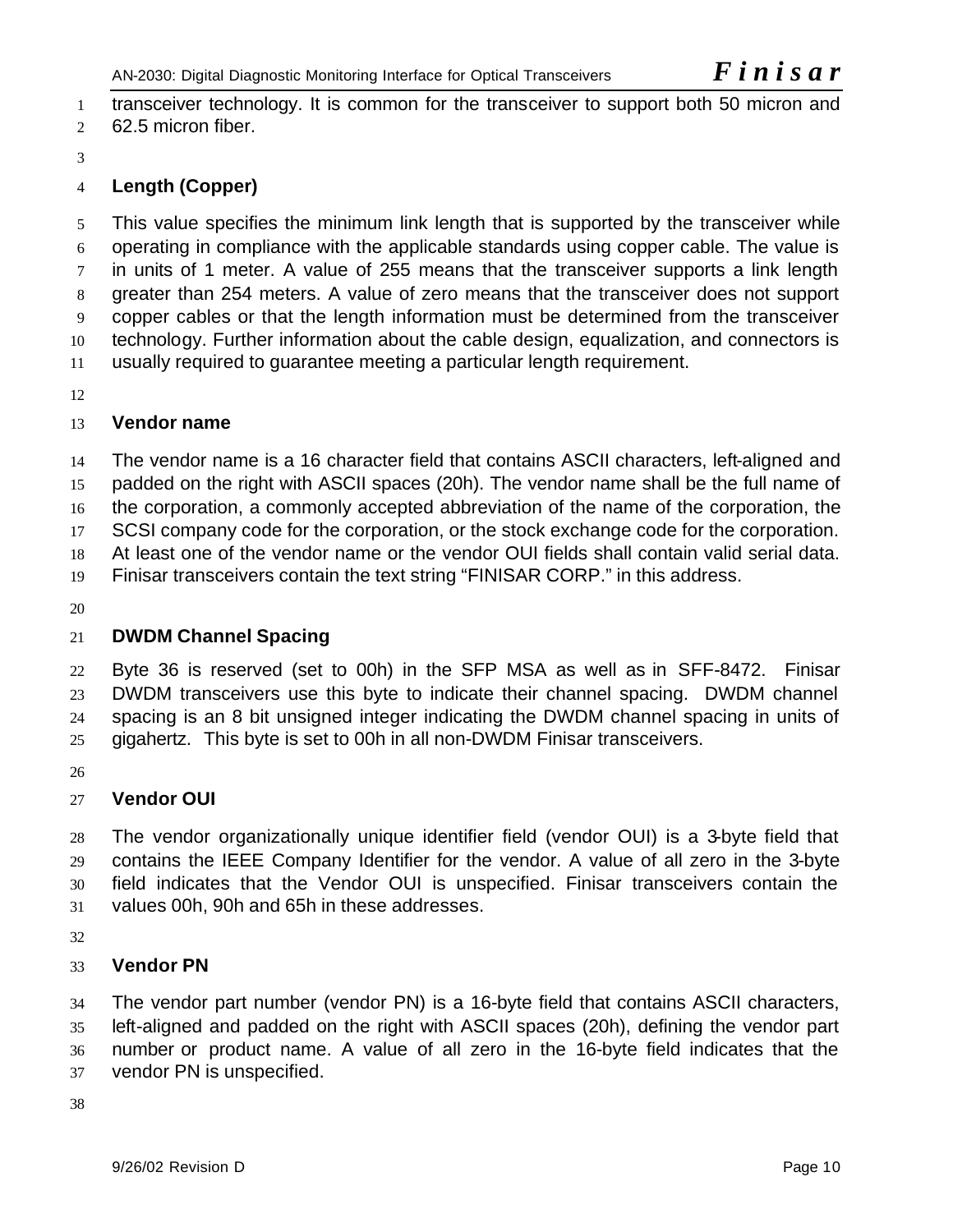# **Vendor Rev**

 The vendor revision number (vendor rev) is a 4-byte field that contains ASCII characters, left-aligned and padded on the right with ASCII spaces (20h), defining the vendor's product revision number. A value of all zero in the 4-byte field indicates that the vendor rev is unspecified. All legacy Finisar transceivers contain zero in all 4 bytes or ASCII space (20h) in all four bytes or one of two place holders: "X1—" or "1A—". Early versions of the digital diagnostic standard (SFF-8472), used a scale factor of 1µA/AD Count for interpreting laser bias current readings. SFF-8472 later changed the scale factor to 2µA/AD Count. All Finisar modules using a scale factor of 2µA/AD Count have an ASCII "A" written in byte 56 of this field.

# **Laser Wavelength**

 Nominal transmitter output wavelength at room temperature. This field is a 16 bit value with byte 60 as high order byte and byte 61 as low order byte. The laser wavelength is equal to the the 16 bit integer value in nm. This field allows the user to read the laser wavelength directly, so it is not necessary to infer it from the transceiver "Code for Electronic Compatibility" (bytes 3 – 10). This also allows specification of wavelengths not covered in bytes 3 – 10, such as those used in coarse WDM systems.

# **DWDM Wavelength Fraction**

 Byte 62 is reserved (set to 00h) in the SFP MSA as well as SFF-8472. Finisar DWDM transceivers use this byte in conjunction with bytes 60-61 to indicate the DWDM transceiver laser wavelength. Bytes 60-61 provide the integer wavelength in units of nm. In DWDM transceivers, by 62 provides the fractional wavelength in units of 0.01nm. Thus the wavelength for a particular DWDM transceiver is given by:

26 (byte 60,61) + (byte 62  $*$  0.01nm). In all non-DWDM Finisar transceivers, this byte is set to 00h.

# **CC\_BASE**

 The check code is a one byte code that can be used to verify that the first 64 bytes of serial information in the SFP is valid. The check code shall be the low order 8 bits of the sum of the contents of all the bytes from byte 0 to byte 62, inclusive.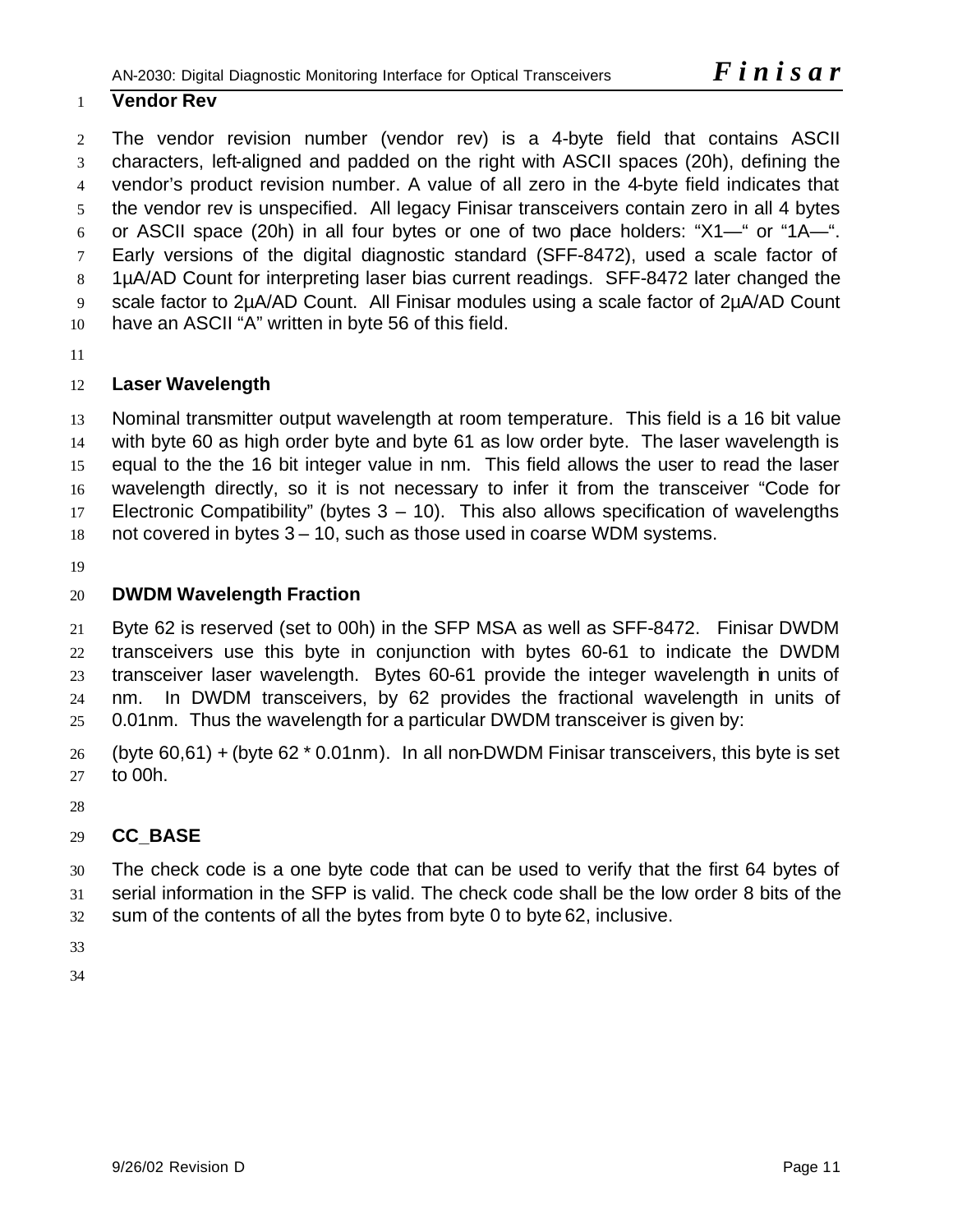# **Options**

 The bits in the option field shall specify the options implemented in the transceiver as described in table 3.6. Standard Finisar SFP transceivers do not implement TX\_FAULT

- or RATE\_SELECT, so byte 65 set to **00010010b**.
- 
- 

|  | Table 3.6: Option values |
|--|--------------------------|
|--|--------------------------|

| Data           | <b>Bit</b>     | <b>Description of option</b>                                                                                                                                                                                  |
|----------------|----------------|---------------------------------------------------------------------------------------------------------------------------------------------------------------------------------------------------------------|
| <b>Address</b> |                |                                                                                                                                                                                                               |
| 64             | $7-0$          | Reserved                                                                                                                                                                                                      |
| 65             | $7-6$          | <b>Reserved</b>                                                                                                                                                                                               |
| 65             | 5              | Indicates if RATE_SELECT is implemented. Finisar does not<br>implement this feature.                                                                                                                          |
|                |                | NOTE: Lack of implemention does not indicate lack of<br>simultaneous compliance with multiple standard rates.                                                                                                 |
|                |                | Compliance with particular standards should be determined<br>from Transceiver Code Section (Table 3.4)                                                                                                        |
| 65             | 4              | TX_DISABLE is implemented and disables the serial output.                                                                                                                                                     |
| 65             | 3              | TX_FAULT signal implemented.                                                                                                                                                                                  |
| 65             | $\overline{2}$ | Loss of Signal implemented, signal inverted from definition in<br>Table 1 of the SFP MSA.<br>NOTE: This is not standard SFP/GBIC behavior and should<br>be avoided, since non-interoperable behavior results. |
| 65             | 1              | Loss of Signal implemented, signal as defined in Table 1 of<br>the SFP MSA.                                                                                                                                   |
| 65             | 0              | Reserved                                                                                                                                                                                                      |

# **BR, max**

The upper bit rate limit at which the transceiver will still meet its specifications (BR, max)

 is specified in units of 1% above the nominal bit rate. A value of zero indicates that this field is not specified.

# **BR, min**

 The lower bit rate limit at which the transceiver will still meet its specifications (BR, min) is specified in units of 1% below the nominal bit rate. A value of zero indicates that this field is not specified.

# **Vendor SN**

 The vendor serial number (vendor SN) is a 16 character field that contains ASCII characters, left-aligned and padded on the right with ASCII spaces (20h), defining the vendor's serial number for the transceiver. A value of all zero in the 16-byte field indicates that the vendor PN is unspecified.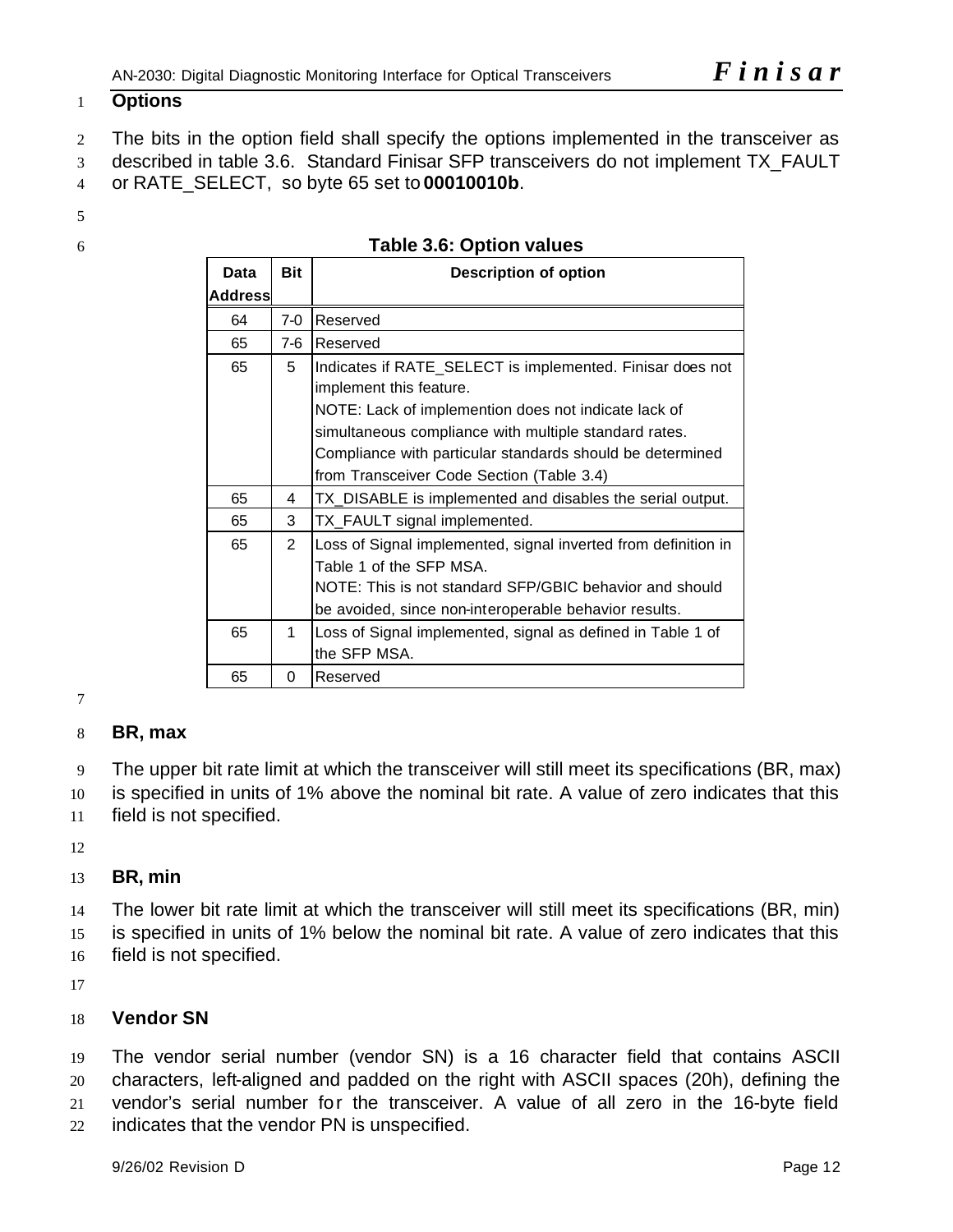### 

### **Date Code**

 The date code is an 8-byte field that contains the vendor's date code in ASCII characters. The date code is mandatory. The date code shall be in the format specified by table 3.7.

- **Table 3.7: Date Code**
- 

| Data           | <b>Description of field</b>                                  |  |  |
|----------------|--------------------------------------------------------------|--|--|
| <b>Address</b> |                                                              |  |  |
| 84-85          | ASCII code, two low order digits of year. (00 = 2000).       |  |  |
| 86-87          | ASCII code, digits of month (01 = Jan through $12 =$<br>Dec) |  |  |
| 88-89          | ASCII code, day of month (01 - 31)                           |  |  |
| $90 - 91$      | ASCII code, vendor specific lot code, may be blank           |  |  |

# **Diagnostic Monitoring Type**

"Diagnostic Monitoring Type" is a 1 byte field with 8 single bit indicators describing how

diagnostic monitoring is implemented in the particular transceiver (see Table 3.8).

Bit 6, address 92, is set in Finisar '7D' SFPs, 'P' SFPs under the new part numbering

scheme, and WDM GBICs, indicating that digital diagnostic monitoring has been

implemented. Received power monitoring, transmitted power monitoring, bias current

monitoring, supply voltage monitoring and temperature monitoring are all implemented.

Additionally, alarm and warning thresholds are written as specified in this document at

locations 00 – 55 on 2 wire serial address 1010001X (A2h) (see Table 3.14).

If bit 5, "**internally calibrated**", is set, the transceiver reports calibrated values directly

in units of current, power etc. If bit 4, "**externally calibrated**", is set, the reported

values are A/D counts which must be converted to real world units using calibration

values read using 2 wire serial address 1010001X (A2h) from bytes 55 - 95. Finisar

transceivers use both calibration types so it is necessary to read bit 5 in order to

properly interpret transceiver data.

 Bit 3 indicates whether the received power measurement represents average input optical power or OMA. If the bit is set, average power is monitored. If it is not, OMA is monitored. Finisar transceivers report "**average power**" and thus bit 3 is set.

 Bit 2 indicates whether or not a special "address change" sequence (described in SFF- 8472) is required. This sequence is NOT required in Finisar modules. Information at both 2-wire addresses (A0h and A2h) may be accessed simply by using the appropriate address during the 2-wire communication sequence.

 Finisar SFP/GBIC transceivers thus have **0b01111000** written at address 92 if they are internally calibrated, and **0b01011000** written at address 92 if they are externally calibrated. Note thatinternally calibrated devices can be treated as externally calibrated devices because the external calibration constants are set to 1 or 0 as appropriate.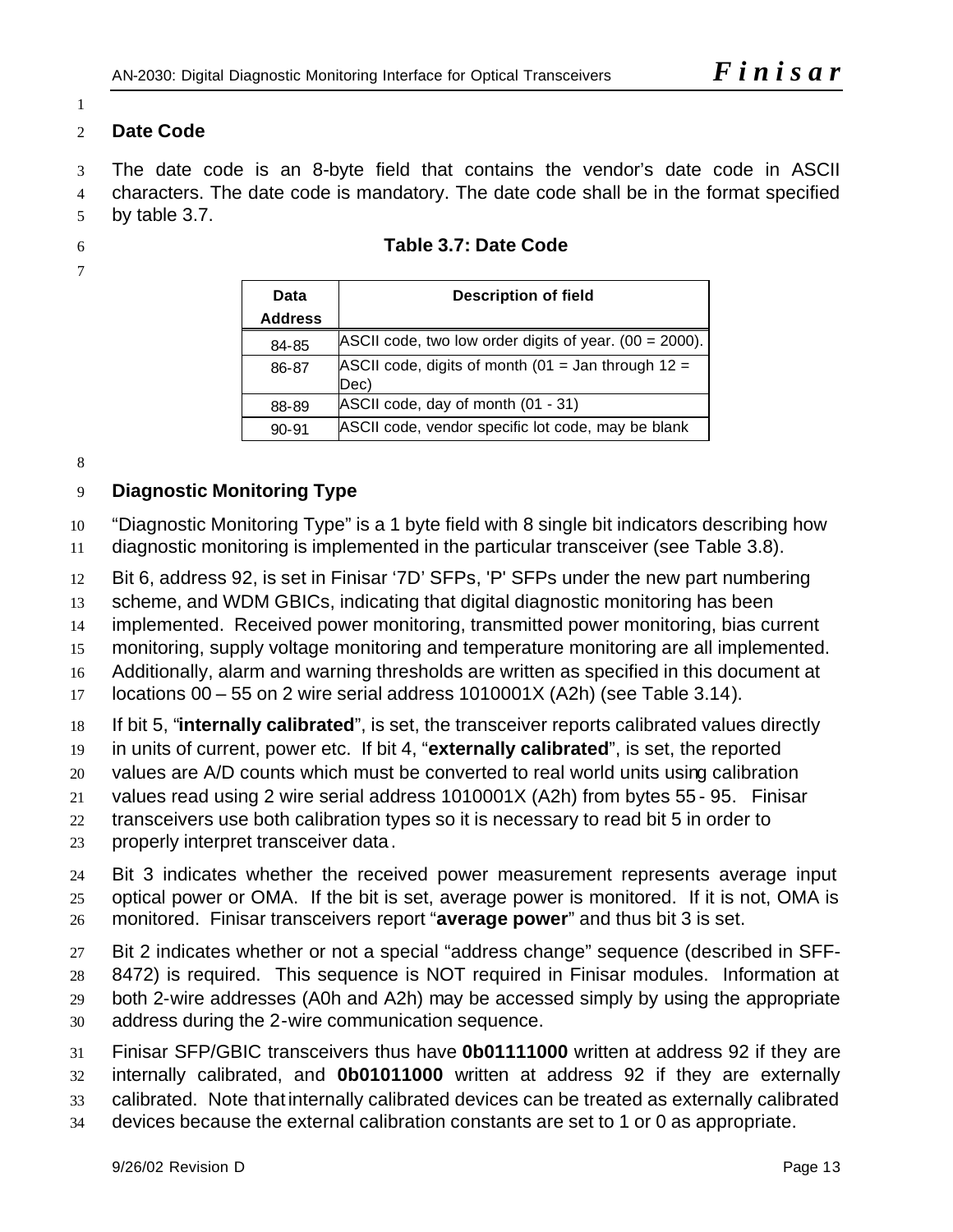# 1 **Table 3.8: Diagnostic Monitoring Type**

| Data Address | <b>Bits</b> | Description                                                                                                                     |
|--------------|-------------|---------------------------------------------------------------------------------------------------------------------------------|
| 92           | 7           | for<br>Reserved<br>legacy<br>diagnostic<br>implementations. Must be '0' for compilance<br>with this document.                   |
| 92           | 6           | diagnostic monitoring implemented<br>Digital<br>(described in this document). Must be '1' for<br>compliance with this document. |
| 92           | 5           | Internally Calibrated                                                                                                           |
| 92           | 4           | <b>Externally Calibrated</b>                                                                                                    |
| 92           | 3           | Received power measurement type<br>$0 = OMA$ , 1 = Average Power                                                                |
| 92           | 2           | Address change required see section above,<br>"addressing modes"                                                                |
| 92           | $1 - 0$     | Reserved                                                                                                                        |

2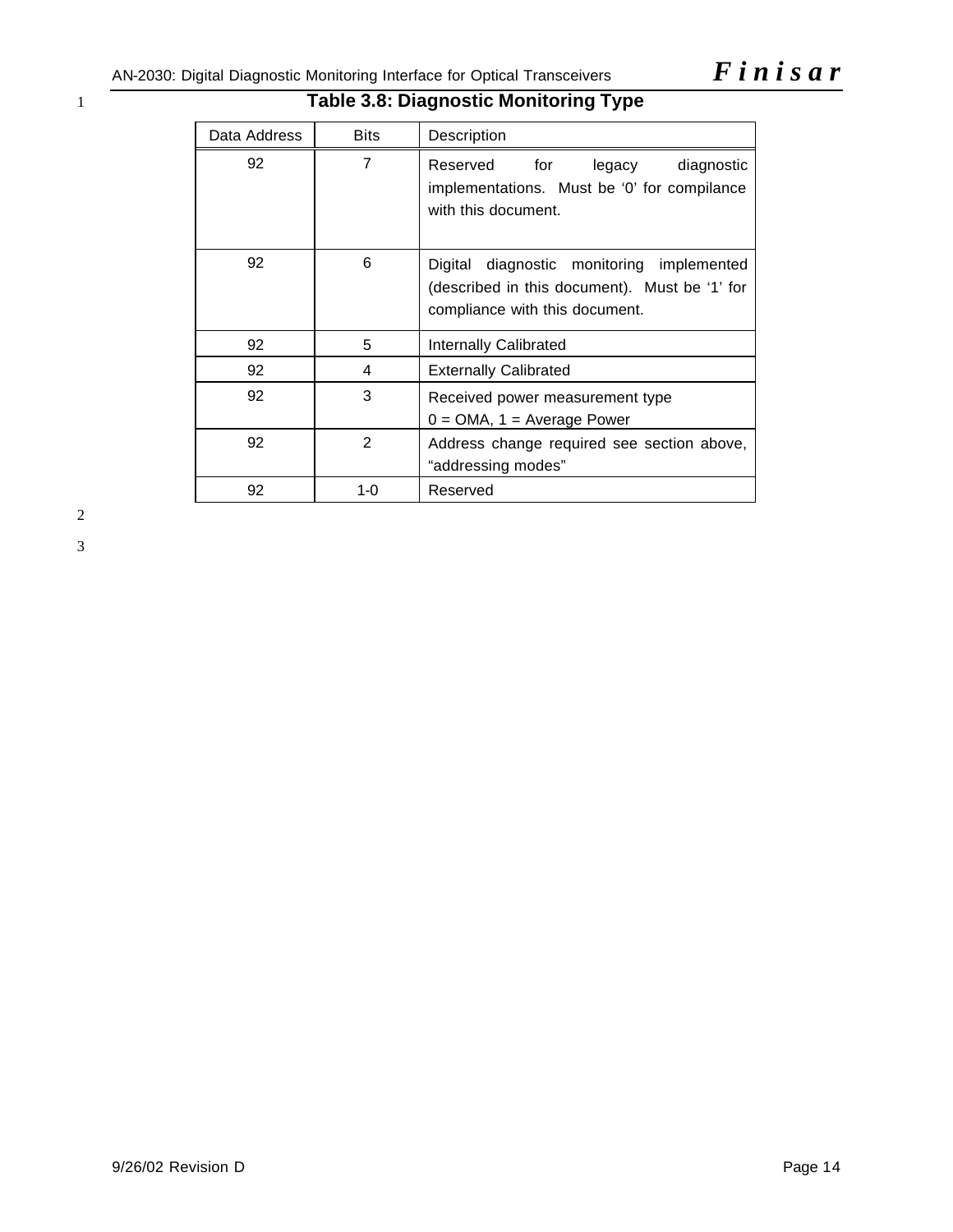# **Enhanced Options**

 "Enhanced Options" is a 1 byte field with 8 single bit indicators which describe the optional digital diagnostic features implemented in the transceiver. Since transceivers will not necessarily implement all optional features described in this document, the "Enhanced Options" bit field allows the host system to determine which functions are available over the 2 wire serial bus. A '1' indicates that the particular function is implemented in the transceiver. Bits 3 and 6 of byte 110 (see Table 3.17) allow the 8 user to control the Rate Select and TX Disable functions. If these functions are not implemented, the bits remain readable and writable, but the transceiver ignores them. Finisar transceivers with alarm and warning flags enabled contain the value **0b10010000** at location 93.

# **Table 3.9: Enhanced Options**

| Data Address | <b>Bits</b> | Description                                                                               |
|--------------|-------------|-------------------------------------------------------------------------------------------|
| 93           | 7           | Optional Alarm/warning flags implemented for<br>all monitored quantities (see Table 3.18) |
| 93           | 6           | Optional Soft TX_DISABLE control and<br>monitoring implemented                            |
| 93           | 5           | Optional Soft TX_FAULT monitoring<br>implemented                                          |
| 93           | 4           | Optional Soft RX_LOS monitoring<br>implemented                                            |
| 93           | 3           | Optional Soft RATE_SELECT control and<br>monitoring implemented                           |
| 93           | $2-0$       | Reserved                                                                                  |

16 Note that the "soft" control functions - TX DISABLE, TX FAULT, RX LOS, and RATE\_SELECT do not meet the timing requirements specified in the SFP MSA section B3 "Timing Requirements of Control and Status I/O" and the GBIC Specification, revision 5.5, (SFF-8053), section 5.3.1, for their corresponding pins. The soft functions allow a host to poll or set these values over the serial bus as an alternative to monitoring/setting pin values. Timing is vendor specific, but must meet the requirements specified in Table 3.10 below.

- 
-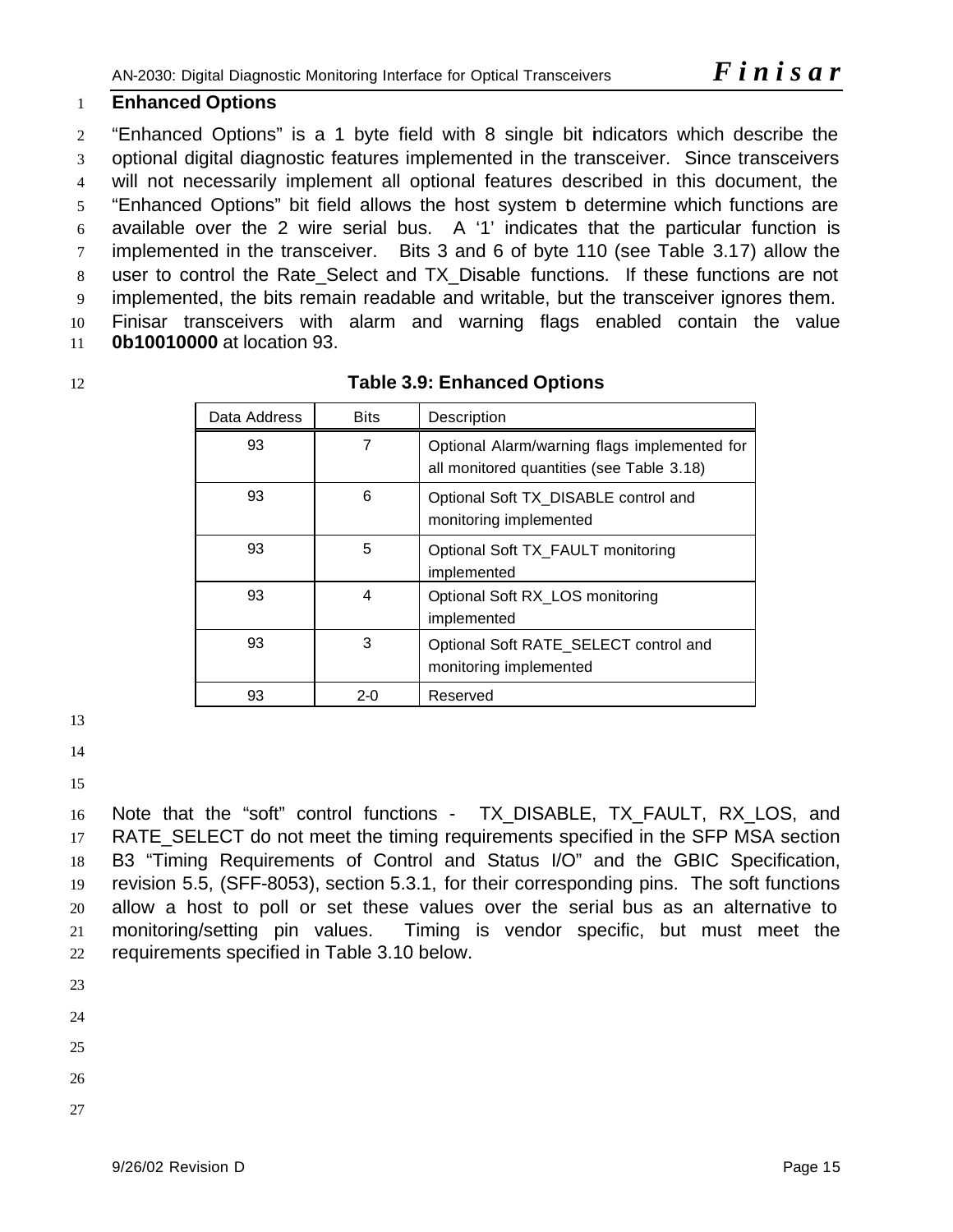1

2 **Table 3.10: I/O Timing for Soft Control & Status Functions**

| Parameter                                                             | Symbol             | Min | Max  | Units | Conditions                                                                                                                                   |  |  |
|-----------------------------------------------------------------------|--------------------|-----|------|-------|----------------------------------------------------------------------------------------------------------------------------------------------|--|--|
| TX DISABLE assert time                                                | t off              |     | 100  | ms    | Time from TX DISABLE bit set <sup>1</sup><br>until optical output falls below<br>10% of nominal                                              |  |  |
| TX_DISABLE deassert time                                              | $t$ _on            |     | 100  | ms    | Time from TX_DISABLE bit<br>cleared <sup>1</sup> until optical output rises<br>above 90% of nominal                                          |  |  |
| Time to initialize, including<br>reset of TX_FAULT                    | t init             |     | 300  | ms    | From power on or negation of<br>TX_FAULT using TX_DISABLE;<br>serial communication possible                                                  |  |  |
| TX_FAULT assert time                                                  | t fault            |     | 100  | ms    | Time from fault to TX_FAULT bit<br>set.                                                                                                      |  |  |
| LOS assert time                                                       | t_loss_on          |     | 100  | ms    | Time from LOS state to RX_LOS<br>bit set                                                                                                     |  |  |
| LOS deassert time                                                     | t_loss_off         |     | 100  | ms    | Time from non-LOS state to<br>RX_LOS bit cleared                                                                                             |  |  |
| Rate select change time                                               | T rate sel         |     | 100  | ms    | Time from change of state of Rate<br>Select bit <sup>1</sup> until receiver<br>bandwidth is in conformance with<br>appropriate specification |  |  |
| Serial ID clock rate                                                  | f_serial_cl<br>ock |     | 100  | kHz   | n/a                                                                                                                                          |  |  |
| Analog parameter data ready                                           | t_data             |     | 1000 | ms    | From power on to data ready, bit<br>0 of byte 110 set                                                                                        |  |  |
| measured from falling clock edge after stop bit of write transaction. |                    |     |      |       |                                                                                                                                              |  |  |

3

### 4 **SFF-8472 Compliance**

5 Byte 94 contains an unsigned integer that indicates which feature set(s) are 6 implemented in the transceiver.

7

### 8 **Table 3.11: SFF-8472 Compliance**

| Data Address | Value | Interpretation                                                 |
|--------------|-------|----------------------------------------------------------------|
| 94           | 0     | Digital diagnostic functionality not included or<br>undefined. |
| 94           |       | Includes functionality described in Rev 9.3<br>SFF-8472.       |
| 94           | 2     | TBD                                                            |
| 94           | 3     | TRD                                                            |

9

### 10 **CC\_EXT**

11 The check code is a one byte code that can be used to verify that the first 32 bytes of

12 extended serial information in the SFP is valid. The check code shall be the low order 8

13 bits of the sum of the contents of all the bytes from byte 64 to byte 94, inclusive.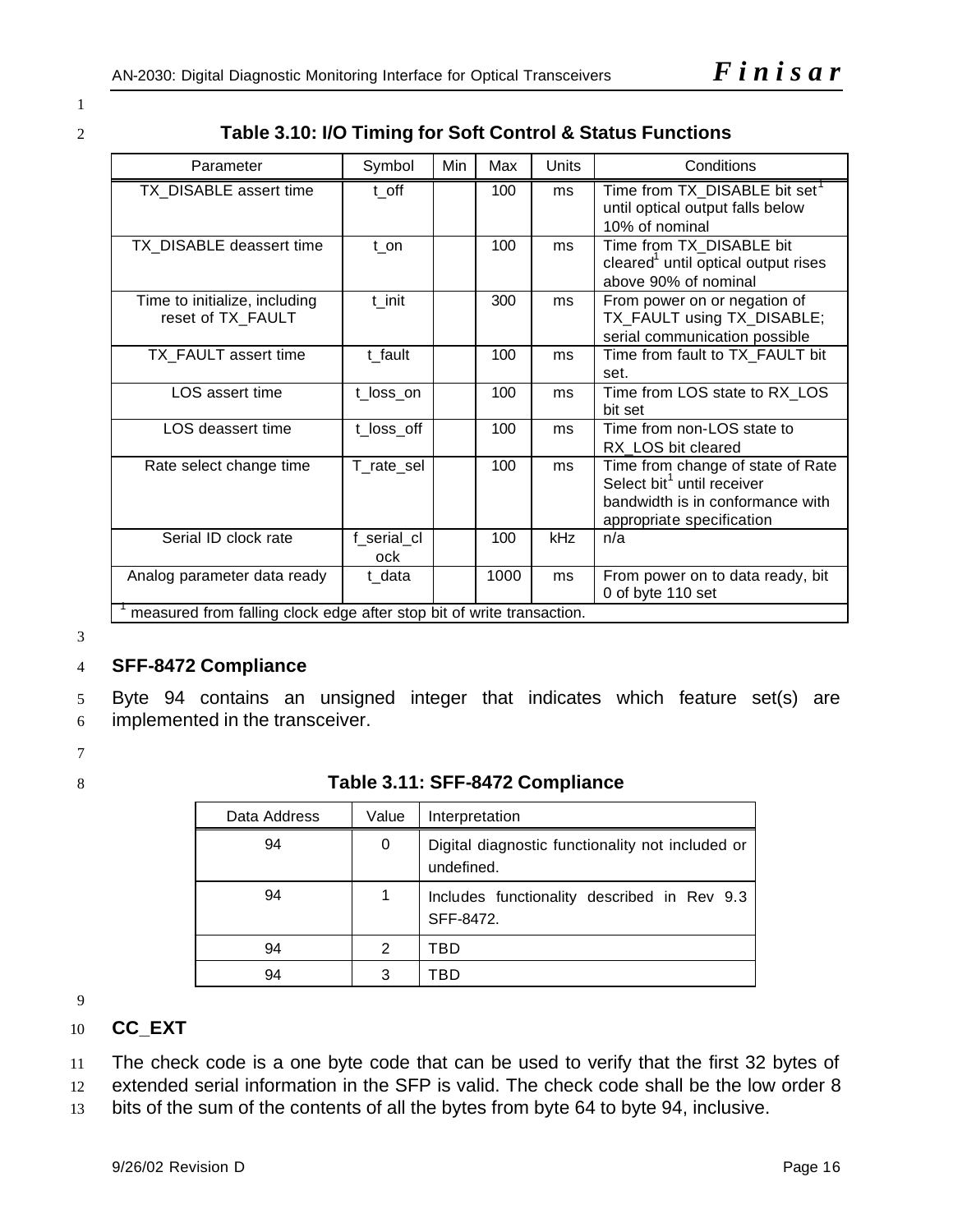### 

# **Diagnostics**

 2 wire serial bus address 1010001X (A2h) is used to access measurements of transceiver temperature, internally measured supply voltage, TX bias current, TX output power, received optical power, and two additional quantities to be defined in the future.

The values are interpreted differently depending upon the option bits set at address 92.

If bit 5 "internally calibrated" is set, the values are calibrated absolute measurements,

 which should be interpreted according to the section "Internal Calibration" below. If bit 4 "externally calibrated" is set, the values are A/D counts, which are converted into real

units per the subsequent section titled "External Calibration".

 Measured parameters are reported in 16 bit data fields, i.e., two concatenated bytes. To guarantee coherency of the diagnostic monitoring data, the host is required to retrieve any multi-byte fields from the diagnostic monitoring data structure (IE: Rx Power MSB - byte 104 in A2h, Rx Power LSB - byte 105 in A2h) by the use of a single two-

byte read sequence across the serial interface.

 Measurements are calibrated over specified device operating temperature and voltage and should be interpreted as defined below. Alarm and warning threshold values should be interpreted in the same manner as real time 16 bit data.

### Internal Calibration

- 1) Internally measured transceiver temperature. Represented as a 16 bit signed twos complement value in increments of 1/256 degrees Celsius, yielding a total range of – 22 128°C to +128°C. Temperature measurement is valid from  $-40^{\circ}$ C to +125°C with an 23 accuracy of  $\pm$  3°C. The temperature sensor is located in the center of the module and is typically 5 to 10 degrees hotter than the module case. See Tables 3.12 and 3.13 below for examples of temperature format.
- 2) Internally measured transceiver supply voltage. Represented as a 16 bit unsigned 27 integer with the voltage defined as the full 16 bit value  $(0 - 65535)$  with LSB equal to 28 100 µVolt, yielding a total range of 0 to  $+6.55$  Volts. Accuracy is  $\pm 100$ mV.
- 3) Measured TX bias current in µA. Represented as a 16 bit unsigned integer with the current defined as the full 16 bit value (0 – 65535) with LSB equal to 2 µA, yielding a 31 total range of 0 to 131 mA. Accuracy is  $\pm$  10%. Early versions of the digital diagnostic standard (SFF-8472) used a scale factor of 1µA/AD Count for interpreting laser bias current readings. SFF-8472 later changed the scale factor to the current value of 2µA/AD Count. All Finisar modules using a scale factor of 2µA/AD Count have an ASCII "A" written in byte 56 of the 'vendor rev' field (see table 3.1). Legacy Finisar modules using a scale factor of 1µA/AD Count contain either zero or ASCII space (20h) or one of two place holders: "X1—", "1A—", in location 56.

 4) Measured TX output power in mW. Represented as a 16 bit unsigned integer with 39 the power defined as the full 16 bit value  $(0 - 65535)$  with LSB equal to 0.1  $\mu$ W, yielding a total range of 0 to 6.5535 mW (~ -40 to +8.2 dBm). Data is factory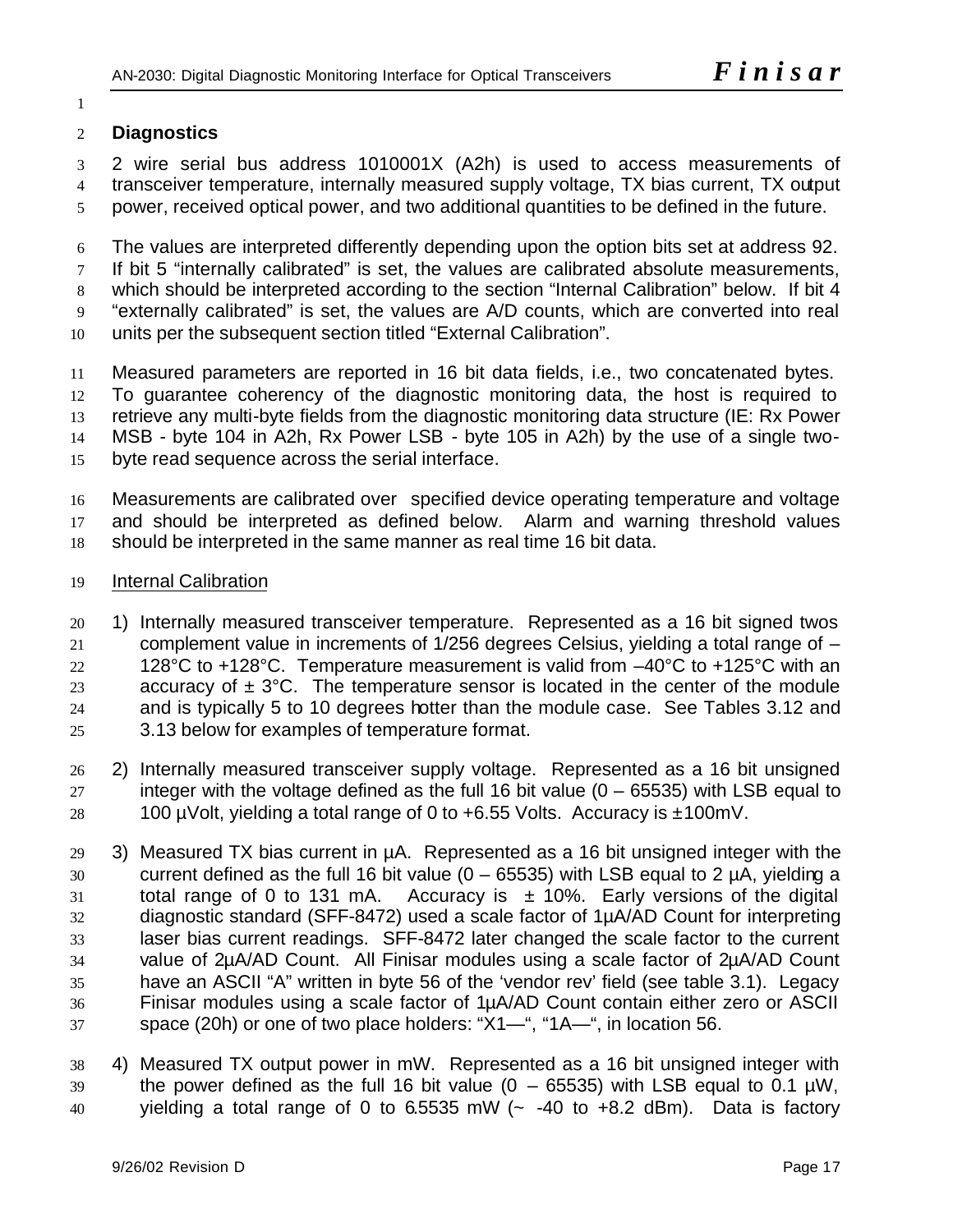AN-2030: Digital Diagnostic Monitoring Interface for Optical Transceivers *F inisar* 

1 calibrated to absolute units using the most representative fiber output type. 2 Accuracy is ±3dB. Data is not valid when the transmitter is disabled.

 5) Measured RX received average optical power in mW. Represented as a 16 bit unsigned integer with the power defined as the full 16 bit value (0 – 65535) with LSB equal to 0.1 µW, yielding a total range of 0 to 6.5535 mW ( $\sim$  -40 to +8.2 dBm). Absolute accuracy is dependent upon the exact optical wavelength. For the specified wavelength, accuracy is ±3dB. See module specification sheet for range over which accuracy requirement is met.

9 Tables 3.12 and 3.13 below illustrate the 16 bit signed twos complement format used for 10 temperature reporting. The most significant bit (D7) represents the sign, which is zero 11 for positive temperatures and one for negative temperatures.

# 12 **Table 3.12: Bit weights (°C) for temperature reporting registers**

| Significant Byte (byte 96)<br>MOSt |    |          |     |           | Significant Byte (byte 97)<br>Least |         |     |     |     |      |      |      |       |       |
|------------------------------------|----|----------|-----|-----------|-------------------------------------|---------|-----|-----|-----|------|------|------|-------|-------|
|                                    |    |          | ר ∩ | n o<br>◡◡ | ◡▵                                  | Ŋ۵<br>◡ |     | D6  | ℩⊷  | )4   |      | ◡▵   |       | DΟ    |
| <b>SIGN</b>                        | 64 | າາ<br>ےں | 16  | $\sim$    |                                     |         | 1/2 | 1/4 | 1/8 | 1/16 | 1/32 | 1/64 | 1/128 | 1/256 |

 $\overline{1}$ 

# 16 **Table 3.13: Digital temperature format**

| 17 | <b>Temperature</b> |                 |                  | <b>BINARY</b>   |                  | <b>HEXADECIMAL</b> |  |
|----|--------------------|-----------------|------------------|-----------------|------------------|--------------------|--|
|    | <b>DECIMAL</b>     | <b>FRACTION</b> | <b>HIGH BYTE</b> | <b>LOW BYTE</b> | <b>HIGH BYTE</b> | <b>LOW BYTE</b>    |  |
| 18 | +127.996           | +127 255/256    | 01111111         | 11111111        | 7F               | FF                 |  |
|    | $+125.000$         | $+125$          | 01111101         | 00000000        | 7D               | 00                 |  |
| 19 | $+25.000$          | $+25$           | 00011001         | 00000000        | 19               | 00                 |  |
|    | $+1.004$           | $+1$ 1/256      | 00000001         | 00000001        | 01               | 01                 |  |
| 20 | +1.000             | $+1$            | 00000001         | 00000000        | 01               | 00                 |  |
|    | $+0.996$           | $+255/256$      | 00000000         | 11111111        | 00               | FF                 |  |
| 21 | $+0.004$           | $+1/256$        | 00000000         | 00000001        | 00               | 01                 |  |
|    | 0.000              | 0               | 00000000         | 00000000        | 00               | 00                 |  |
| 22 | $-0.004$           | $-1/256$        | 11111111         | 11111111        | FF               | FF                 |  |
|    | $-1.000$           | -1              | 11111111         | 00000000        | FF               | 00                 |  |
| 23 | $-25.000$          | $-25$           | 11100111         | 00000000        | E7               | 00                 |  |
|    | $-40.000$          | -40             | 11011000         | 00000000        | D <sub>8</sub>   | 00                 |  |
| 24 | $-127.996$         | -127 255/256    | 10000000         | 00000001        | 80               | 01                 |  |
|    | $-128.000$         | -128            | 10000000         | 00000000        | 80               | 00                 |  |

- 25
- 26
- 27
- 28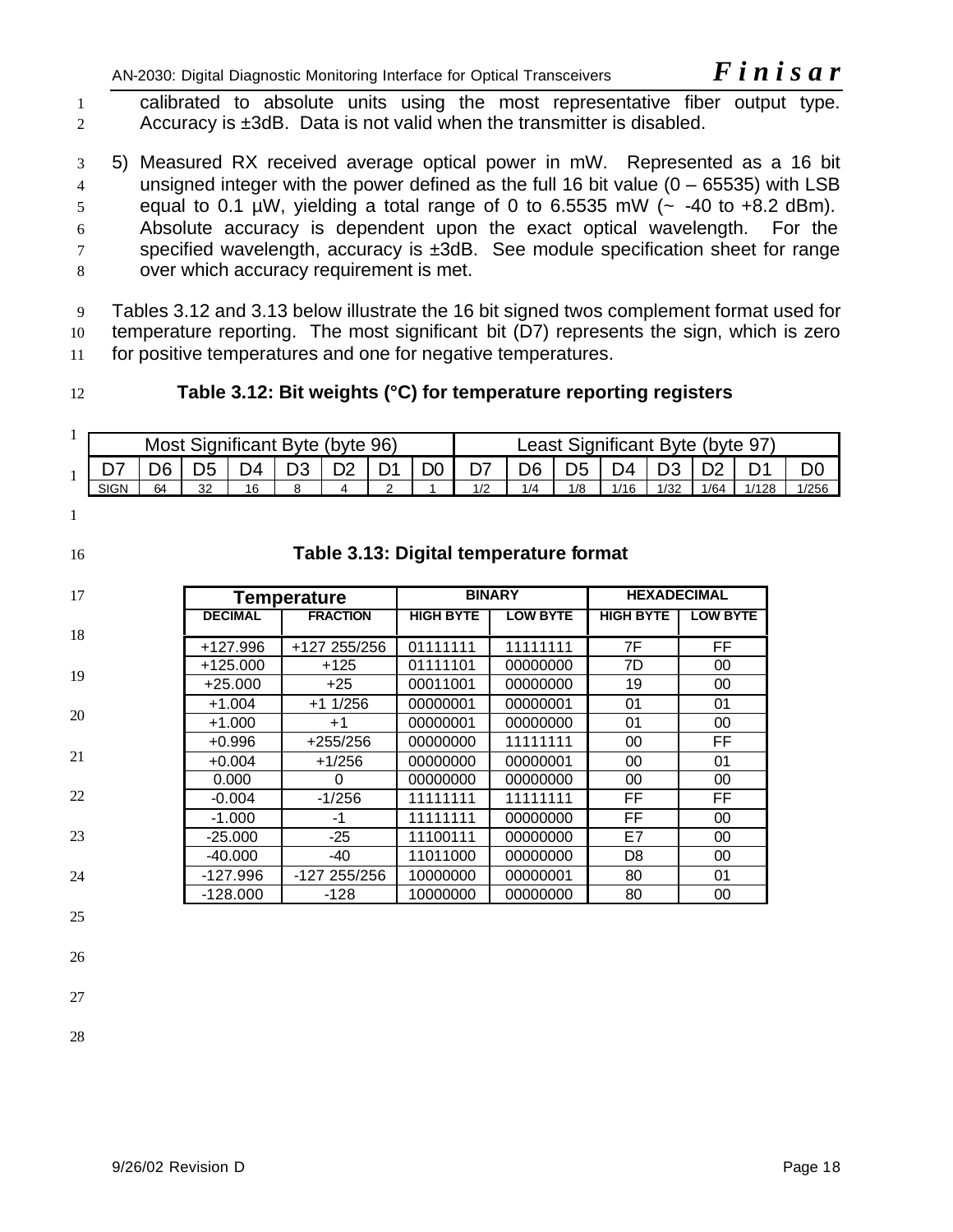### 1 External Calibration

 Measurements are raw A/D values and must be converted to real units using calibration constants stored in EEPROM locations 56 – 95 at 2 wire serial bus address A2h (see Table 3.15). Calibration is valid over specified device operating temperature and voltage. Alarm and warning threshold values should be interpreted in the same manner as real time 16 bit data.

7 1) Internally measured transceiver temperature. Module temperature, T, is given by the 8 following equation:  $T(C) = T_{slope} * T_{AD}$  (16 bit signed twos complement value) +  $T_{offset}$ . 9 The result is in units of 1/256C, yielding a total range of –128C to +128C. See Table 10 3.15 for locations of  $T_{SLOPE}$  and  $T_{OFFSET}$ . Temperature measurement is valid from  $-$ 11 40°C to +125°C with an accuracy of  $\pm$  3°C. The temperature sensor is located in the 12 center of the module and is typically 5 to 10 degrees hotter than the module case. See 13 Tables 3.12 and 3.13 above for examples of temperature format.

14 2) Internally measured transceiver supply voltage. Module internal supply voltage, V, is 15 given in microvolts by the following equation:  $V(\mu V) = V_{SLOPE} * V_{AD}$  (16 bit unsigned 16 integer) +  $V_{OFFSET}$ . The result is in units of 100 $\mu$ V, yielding a total range of 0 – 6.55V. 17 See Table 3.15 for locations of  $V_{SLOPE}$  and  $V_{OFFSET}$ . Accuracy is  $\pm 100$ mV.

 3) Measured transmitter laser bias current. Module laser bias current, I, is given by the 19 following equation:  $I(\mu A) = I_{SLOPE} * I_{AD}$  (16 bit unsigned integer) +  $I_{OFFSET}$ . This result is in units of 2 µA, yielding a total range of 0 to 131 mA. See Table 3.15 for locations of 21 Is oper and  $\overline{b}_{FFSFT}$ . Accuracy is  $\pm 10\%$ . Early versions of the digital diagnostic standard (SFF-8472) used a scale factor of 1µA/AD Count for interpreting laser bias current readings. SFF-8472 later changed the scale factor to the current value of 2µA/AD Count. All Finisar modules using a scale factor of 2µA/AD Count have an ASCII "A" written in byte 56 of the 'vendor rev' field (see table 3.1). Legacy Finisar modules using a scale factor of 1µA/AD Count contain either zero or ASCII space (20h) or one of two 27 place holders: " $X1$ —", " $1A$ —", in location 56.

28 4) Measured coupled TX output power. Module transmitter coupled output power, 29 TX PWR, is given in µW by the following equation: TX PWR (µW) = TX PWR<sub>SLOPE</sub> \* 30 TX\_PWR<sub>AD</sub> (16 bit unsigned integer) + TX\_PWR<sub>OFFSET</sub>. This result is in units of 0.1 $\mu$ W 31 yielding a total range of  $0 - 6.5$ mW. See Table 3.15 for locations of TX PWR<sub>SLOPF</sub> and 32 TX\_PWR<sub>OFFSET</sub>. Data is factory calibrated to absolute units using the most 33 representative fiber output type. Accuracy is  $\pm 3$ dB. Data is not valid when the 34 transmitter is disabled.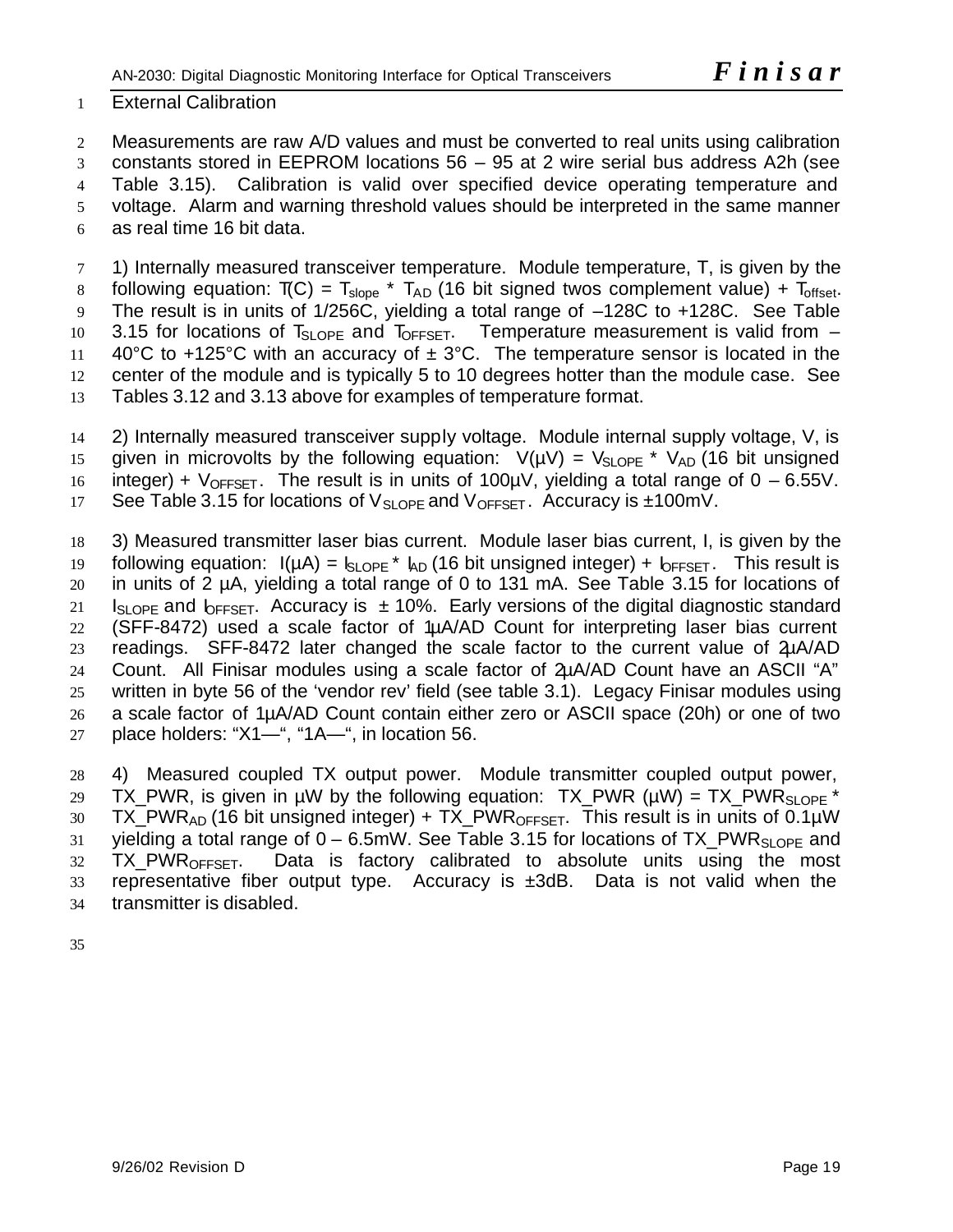1 5) Measured received optical power. Received power, RX PWR, is given in µW by 2 the following equation:

3 Rx\_PWR ( $\mu$ W) = Rx\_PWR(4) \* Rx\_PWR<sub>AD</sub><sup>4</sup> (16 bit unsigned integer) +

4 Rx\_PWR(3)\*Rx\_PWR<sub>AD</sub><sup>3</sup>(16 bit unsigned integer)+ Rx\_PWR(2)\*Rx\_PWR<sub>AD</sub><sup>2</sup>(16 bit

5 unsigned integer) + Rx  $PWR(1)$  \*Rx  $PWR_{AD}$  (16 bit unsigned integer) + Rx  $PWR(0)$ 

6 The result is in units of  $0.1\mu$ W yielding a total range of  $0 - 6.5\mu$ W. See Table 3.15 for 7 locations of Rx PWR(4-0). Absolute accuracy is dependent upon the exact optical 8 wavelength. For the specified wavelength, accuracy shall be better than  $\pm 3dB$  over 9 specified temperature and voltage. See module specification sheet for range over 10 which accuracy requirement is met.

11

# 12 **Alarm and Warning Thresholds**

 Each A/D quantity has a corresponding high alarm, low alarm, high warning and low warning threshold. These factory preset values allow the user to determine when a particular value is outside of "normal" limits. These values vary with different technologies and implementations.

17

# 18 **Table 3.14: Alarm and Warning Thresholds (2-Wire Address A2h)**

| Address   | # Bytes        | Name                       | Description                              |
|-----------|----------------|----------------------------|------------------------------------------|
| $00 - 01$ | $\overline{2}$ | Temp High Alarm            | MSB at low address                       |
| $02 - 03$ | $\overline{2}$ | Temp Low Alarm             | MSB at low address                       |
| $04 - 05$ | $\overline{2}$ | Temp High Warning          | MSB at low address                       |
| 06-07     | $\overline{2}$ | Temp Low Warning           | MSB at low address                       |
| 08-09     | $\overline{2}$ | Voltage High Alarm         | MSB at low address                       |
| $10 - 11$ | 2              | Voltage Low Alarm          | MSB at low address                       |
| $12 - 13$ | $\overline{2}$ | Voltage High Warning       | MSB at low address                       |
| $14 - 15$ | $\overline{2}$ | <b>Voltage Low Warning</b> | MSB at low address                       |
| $16 - 17$ | $\overline{2}$ | Bias High Alarm            | MSB at low address                       |
| $18 - 19$ | $\overline{2}$ | <b>Bias Low Alarm</b>      | MSB at low address                       |
| $20 - 21$ | $\overline{2}$ | Bias High Warning          | MSB at low address                       |
| 22-23     | $\overline{2}$ | <b>Bias Low Warning</b>    | MSB at low address                       |
| 24-25     | $\overline{2}$ | TX Power High Alarm        | MSB at low address                       |
| $26 - 27$ | 2              | <b>TX Power Low Alarm</b>  | MSB at low address                       |
| 28-29     | $\overline{2}$ | TX Power High Warning      | MSB at low address                       |
| 30-31     | $\overline{2}$ | TX Power Low Warning       | MSB at low address                       |
| 32-33     | $\overline{2}$ | RX Power High Alarm        | MSB at low address                       |
| 34-35     | $\overline{2}$ | RX Power Low Alarm         | MSB at low address                       |
| 36-37     | $\overline{2}$ | RX Power High Warning      | MSB at low address                       |
| 38-39     | $\overline{2}$ | RX Power Low Warning       | MSB at low address                       |
| 40-55     | 16             | Reserved                   | Reserved for future monitored quantities |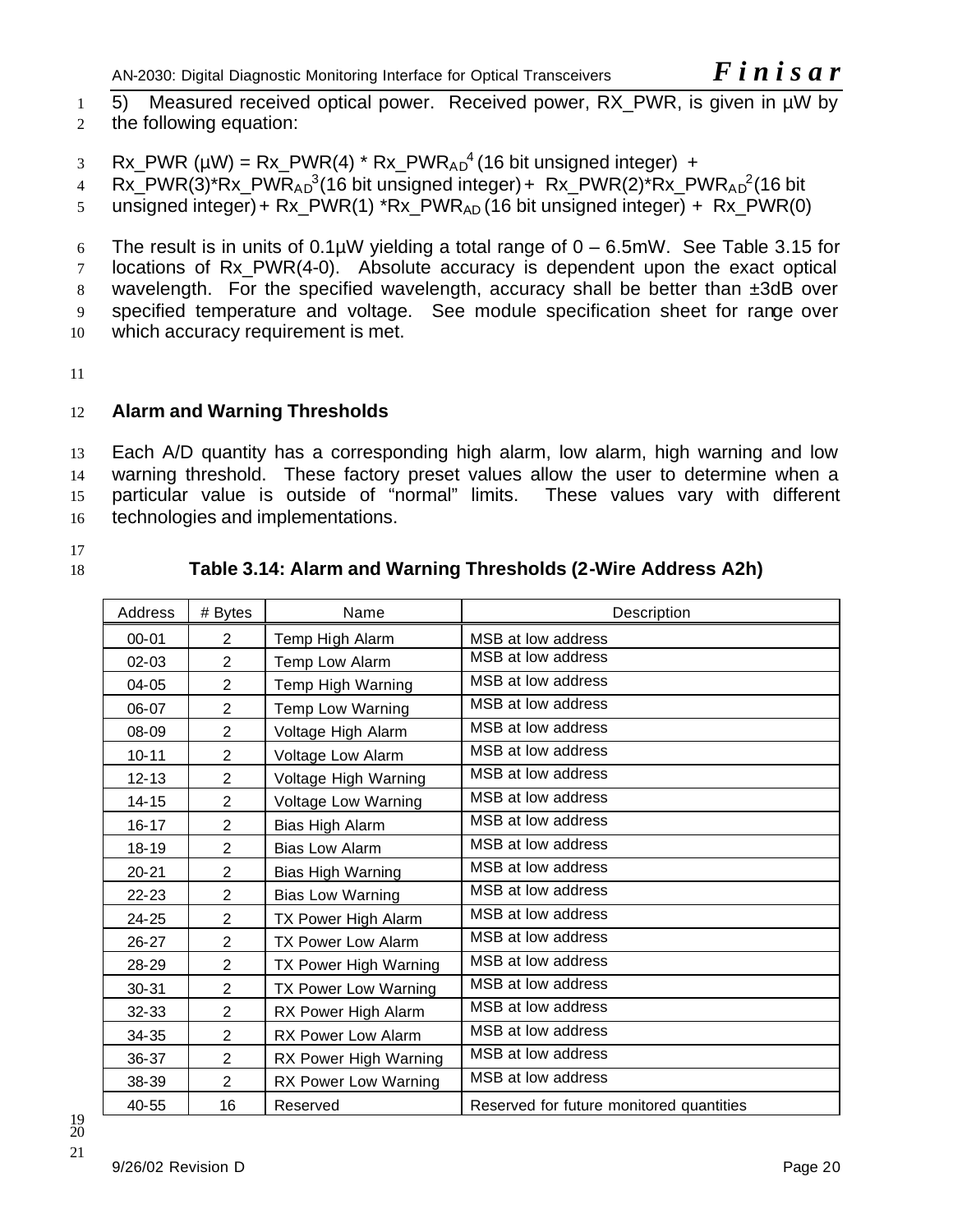# 1 **Calibration Constants**

2

# 3 **TABLE 3.15: Calibration constants for External Calibration Option** <sup>4</sup> **(2 Wire Address A2h)** <sup>5</sup>

| Address  | # Bytes        | Name           | Description                                                                                                                                                                                                               |
|----------|----------------|----------------|---------------------------------------------------------------------------------------------------------------------------------------------------------------------------------------------------------------------------|
| 56-59    | 4              | $Rx_PWR(4)$    | Single precision floating point calibration data - Rx optical power. Bit<br>7 of byte 56 is MSB. Bit 0 of byte 59 is LSB. Rx_PWR(4) is set to<br>zero for "internally calibrated" devices.                                |
| 60-63    | $\overline{4}$ | $Rx_PWR(3)$    | Single precision floating point calibration data - Rx optical power.<br>Bit 7 of byte 60 is MSB. Bit 0 of byte 63 is LSB. Rx_PWR(3) is set to<br>zero for "internally calibrated" devices.                                |
| 64-67    | 4              | $Rx_PWR(2)$    | Single precision floating point calibration data, Rx optical power.<br>Bit 7 of byte 64 is MSB, bit 0 of byte 67 is LSB. Rx_PWR(2) is set to<br>zero for "internally calibrated" devices.                                 |
| 68-71    | 4              | $Rx_PWR(1)$    | Single precision floating point calibration data, Rx optical power. Bit 7<br>of byte 68 is MSB, bit 0 of byte 71 is LSB. Rx_PWR(1) is set to 1 for<br>"internally calibrated" devices.                                    |
| 72-75    | $\overline{4}$ | $Rx_PWR(0)$    | Single precision floating point calibration data, Rx optical power. Bit 7<br>of byte 72 is MSB, bit 0 of byte 75 is LSB. Rx_PWR(0) is set to zero<br>for "internally calibrated" devices.                                 |
| 76-77    | $\overline{2}$ | Tx_I(Slope)    | Fixed decimal (unsigned) calibration data, laser bias current. Bit 7 of<br>byte 76 is MSB, bit 0 of byte 77 is LSB. Tx_I(Slope) is set to 1 for<br>"internally calibrated" devices.                                       |
| 78-79    | $\overline{2}$ | Tx_I(Offset)   | Fixed decimal (signed two's complement) calibration data, laser bias<br>current. Bit 7 of byte 78 is MSB, bit 0 of byte 79 is LSB. Tx_I(Offset)<br>is set to zero for "internally calibrated" devices.                    |
| 80-81    | $\overline{2}$ | Tx_PWR(Slope)  | Fixed decimal (unsigned) calibration data, transmitter coupled output<br>power. Bit 7 of byte 80 is MSB, bit 0 of byte 81 is LSB.<br>Tx_PWR(Slope) is set to 1 for "internally calibrated" devices.                       |
| 82-83    | $\overline{2}$ | Tx_PWR(Offset) | Fixed decimal (signed two's complement) calibration data,<br>transmitter coupled output power. Bit 7 of byte 82 is MSB, bit 0 of<br>byte 83 is LSB. Tx_PWR(Offset) is set to zero for "internally<br>calibrated" devices. |
| 84-85    | $\overline{2}$ | T (Slope)      | Fixed decimal (unsigned) calibration data, internal module<br>temperature. Bit 7 of byte 84 is MSB, bit 0 of byte 85 is LSB.<br>T(Slope) is set to 1 for "internally calibrated" devices.                                 |
| 86-87    | $\overline{2}$ | T (Offset)     | Fixed decimal (signed two's complement) calibration data, internal<br>module temperature. Bit 7 of byte 86 is MSB, bit 0 of byte 87 is LSB.<br>T(Offset) is set to zero for "internally calibrated" devices.              |
| 88-89    | $\overline{2}$ | V (Slope)      | Fixed decimal (unsigned) calibration data, internal module supply<br>voltage. Bit 7 of byte 88 is MSB, bit 0 of byte 89 is LSB. V(Slope) is<br>set to 1 for "internally calibrated" devices.                              |
| 90-91    | $\overline{2}$ | V (Offset)     | Fixed decimal (signed two's complement) calibration data, internal<br>module supply voltage. Bit 7 of byte 90 is MSB. Bit 0 of byte 91 is<br>LSB. V(Offset) is set to zero for "internally calibrated" devices.           |
| $92 - 4$ | 3              | Reserved       | Reserved                                                                                                                                                                                                                  |
| 95       | 1              | Checksum       | Byte 95 contains the low order 8 bits of the sum of bytes $0 - 94$ .                                                                                                                                                      |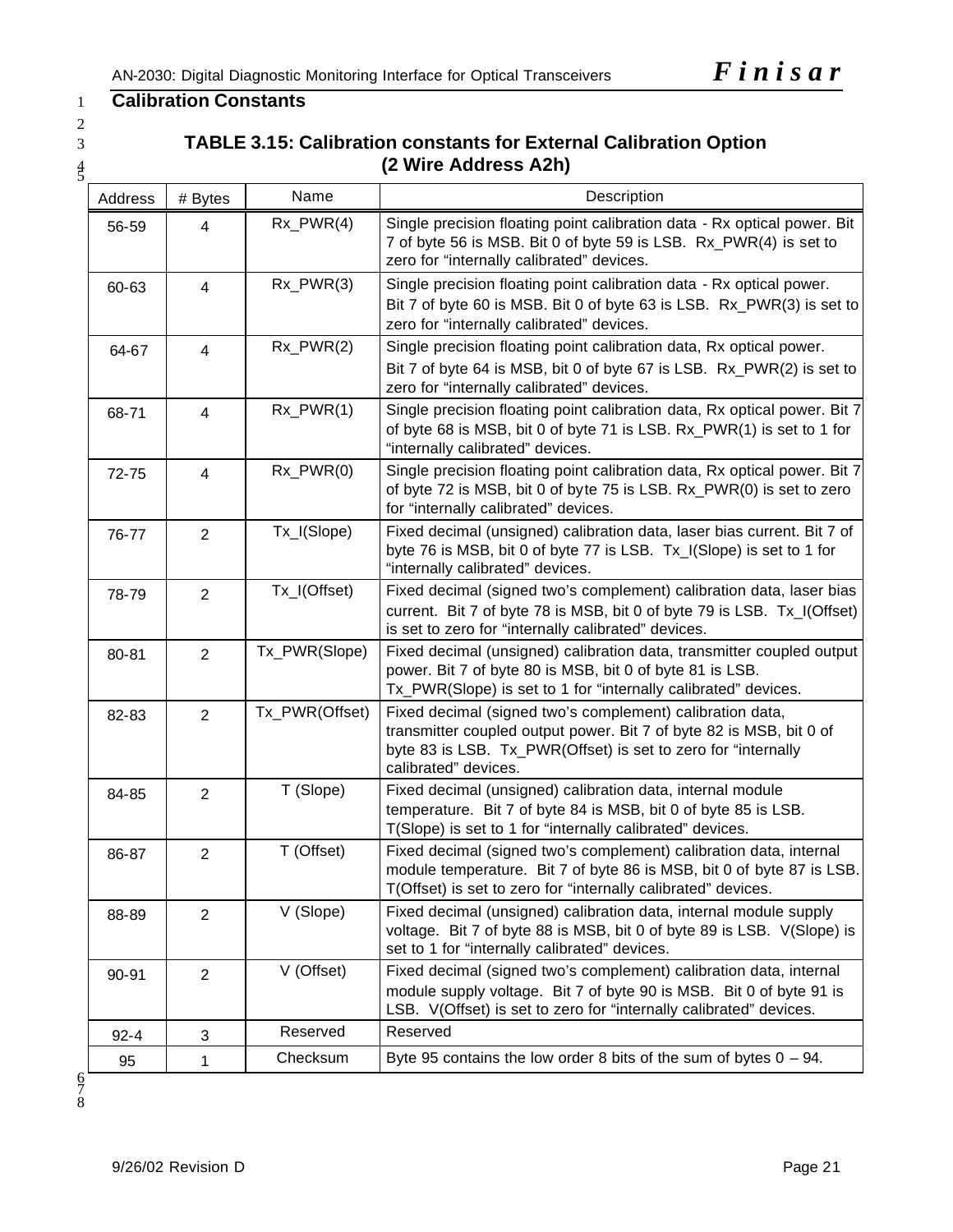AN-2030: Digital Diagnostic Monitoring Interface for Optical Transceivers *F inisar* 

 The slope constants at addresses 76, 80,84, and 88, are unsigned fixed-point binary numbers. The slope will therefore always be positive. The binary point is in between the upper and lower bytes, i.e., between the eight and ninth most significant bits. The 4 most significant byte is the integer portion in the range 0 to +255. The least significant byte represents the fractional portion in the range of 0.00391 (1/256) to 0.9961 (255/256). The smallest real number that can be represented by this format is 0.00391 (1/256); the largest real number that can be represented using this format is 255.9961 (255 + 255/256). Slopes are defined, and conversion formulas found, in the "External Calibration" section. Examples of this format are illustrated below: 10

# <sup>11</sup> **Table 3.16a: Unsigned fixed-point binary format for slopes** <sup>12</sup>

| Decimal  |          | <b>Binary Value</b> | <b>Hexadecimal Value</b> |          |  |
|----------|----------|---------------------|--------------------------|----------|--|
| Value    | MSB      | LSB                 | High Byte                | Low Byte |  |
| 0.0000   | 00000000 | 00000000            | 00                       | 00       |  |
| 0.0039   | 00000000 | 00000001            | 00                       | 01       |  |
| 1.0000   | 00000001 | 00000000            | 01                       | 00       |  |
| 1.0313   | 00000001 | 00001000            | 01                       | 08       |  |
| 1.9961   | 00000001 | 11111111            | 01                       | FF       |  |
| 2.0000   | 00000010 | 00000000            | 02                       | 00       |  |
| 255.9921 | 11111111 | 11111110            | FF                       | FE.      |  |
| 255.9961 | 11111111 | 11111111            | FF                       | FF       |  |

13 14

15 The calibration offsets are 16-bit signed twos complement binary numbers. The offsets

16 are defined by the formulas in the "External Calibration" section. The least significant bit

17 represents the same units as described above under "Internal Calibration" for the

18 corresponding analog parameter, e.g., 2μA for bias current, 0.1μW for optical power,

19 etc. The range of possible integer values is from +32767 to -32768. Examples of this

20 format are shown below.

21

22

23 **Table 3.16b: Format for offsets**

| Decimal  |           | <b>Binary Value</b> | <b>Hexadecimal Value</b> |          |
|----------|-----------|---------------------|--------------------------|----------|
| Value    | High Byte | Low Byte            | <b>High Byte</b>         | Low Byte |
| +32767   | 01111111  | 1111111             | 7F                       | FF       |
| $+3$     | 00000000  | 00000011            | 00                       | 03       |
| $+2$     | 00000000  | 00000010            | 00                       | 02       |
| $+1$     | 00000000  | 00000001            | 00                       | 01       |
| 0        | 00000000  | 00000000            | 00                       | 00       |
| -1       | 11111111  | 11111111            | FF                       | FF       |
| $-2$     | 11111111  | 11111110            | FF                       | FE.      |
| $-3$     | 11111111  | 11111101            | FF                       | FD       |
| $-32768$ | 10000000  | 00000000            | 80                       | 00       |

24

25 External calibration of received optical power makes use of single-precision floating-

26 point numbers as defined by *IEEE Standard for Binary Floating-Point Arithmetic*, IEEE

27 Std 754-1985. Briefly, this format utilizes four bytes (32 bits) to represent real

28 numbers. The first and most significant bit is the sign bit; the next eight bits indicate an

29 exponent in the range of  $+126$  to  $-127$ ; the remaining 23 bits represent the mantissa.

30 The 32 bits are therefore arranged as in Table 3.16c below.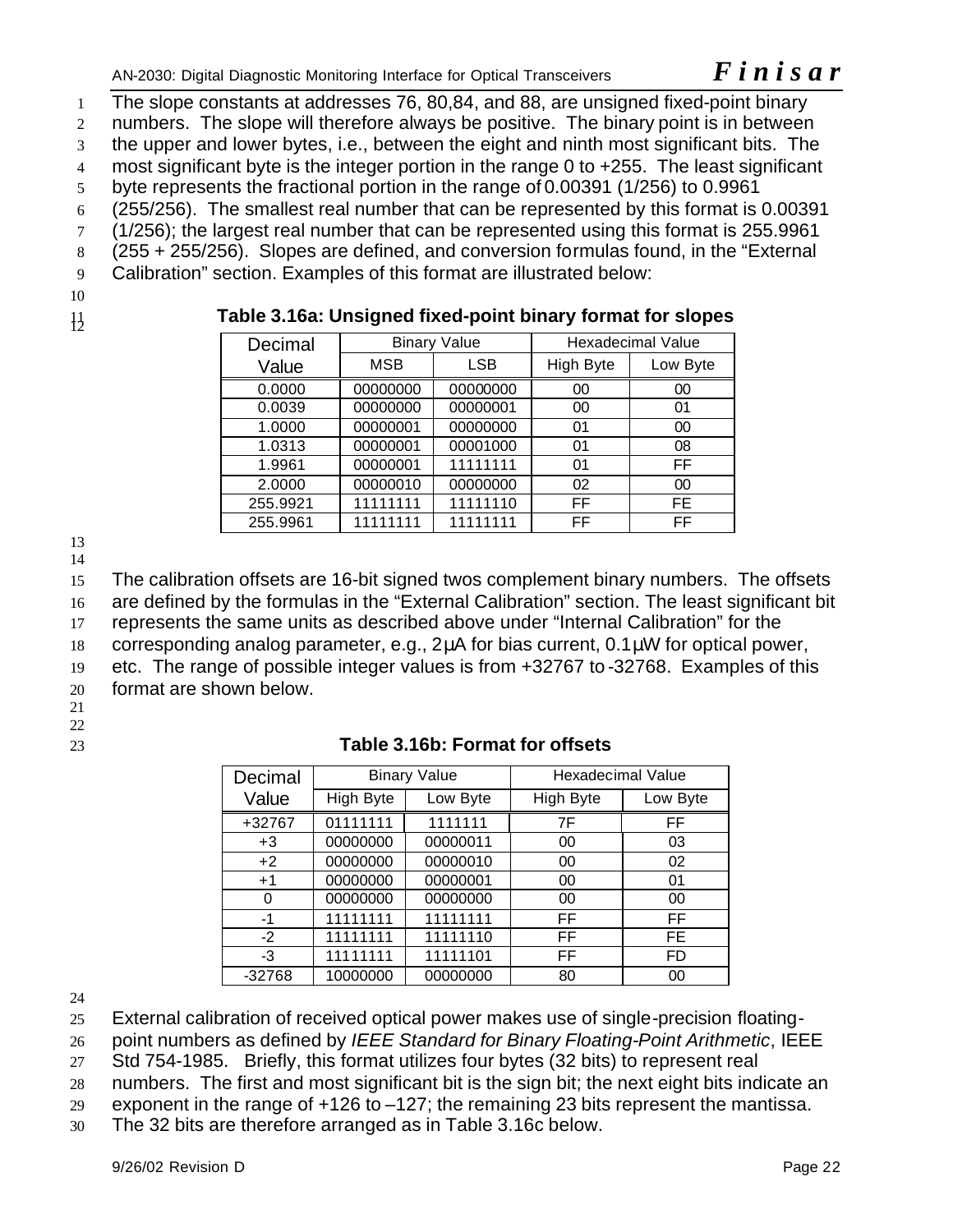**Table 3.16c: IEEE-754 Single-Precision Floating Point Number Format** 

| <b>INCTION</b><br>н. | <b>SIGN</b> | <b>EXPONENT</b> |  |        | <b>MANTISSA</b> |                     |  |  |
|----------------------|-------------|-----------------|--|--------|-----------------|---------------------|--|--|
| DIT<br>ыı            | ◡           |                 |  | $\sim$ |                 |                     |  |  |
|                      |             |                 |  |        |                 |                     |  |  |
| Most Significant     |             |                 |  |        |                 | Sionificant<br>east |  |  |

Rx\_PWR(4), as an example, is stored as in Table 3.16d.

# **Table 3.16d: Example of Floating Point Representation** <sup>11</sup>

| <b>BYTE</b><br><b>ADDRESS</b> | <b>CONTENTS</b> | <b>SIGNIFICANCE</b> |
|-------------------------------|-----------------|---------------------|
| 56                            | <b>SEEEEEEE</b> | Most                |
| 57                            | EMMMMMMM        | Most                |
| 58                            | <b>MMMMMMMM</b> | $\sim$ nd<br>.east  |
| 59                            | <b>MMMMMMMM</b> | Least               |

 

14 where  $S = \text{sign bit}$ ;  $E = \text{exponent bit}$ ;  $M = \text{mantissa bit}$ .

 Special cases of the various bit values are reserved to represent indeterminate values such as positive and negative infinity; zero; and "NaN"or not a number. NaN indicates an invalid result. As of this writing, explanations of the IEEE single precision floating point format were posted on the worldwide web at http://www.psc.edu/general/software/packages/ieee/ieee.html 

and

- http://research.microsoft.com/~hollasch/cgindex/coding/ieeefloat.html.
- 27 The actual IEEE standard is available at www.IEEE.org.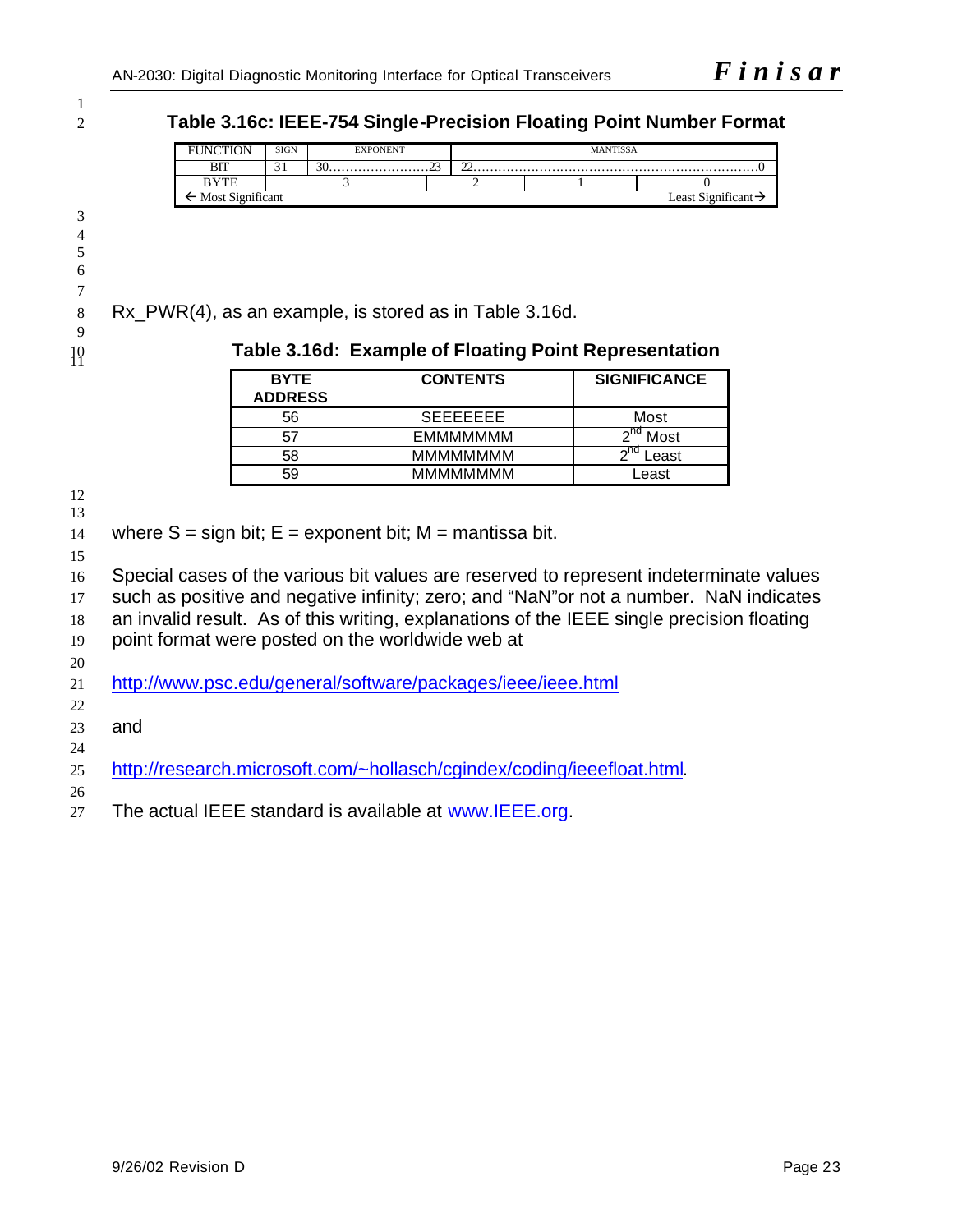# **Real Time Diagnostic Registers**

| <b>Byte</b> | <b>Bit</b>     | <b>Name</b>                                      | <b>Description</b>                                                                                                                                                                                                                                                                                                                                                                                                                                                                                                                                        |
|-------------|----------------|--------------------------------------------------|-----------------------------------------------------------------------------------------------------------------------------------------------------------------------------------------------------------------------------------------------------------------------------------------------------------------------------------------------------------------------------------------------------------------------------------------------------------------------------------------------------------------------------------------------------------|
|             |                | Converted analog values. Calibrated 16 bit data. |                                                                                                                                                                                                                                                                                                                                                                                                                                                                                                                                                           |
| 96          | All            | <b>Temperature MSB</b>                           | Internally measured module temperature.                                                                                                                                                                                                                                                                                                                                                                                                                                                                                                                   |
| 97          | All            | Temperature LSB                                  |                                                                                                                                                                                                                                                                                                                                                                                                                                                                                                                                                           |
| 98          | All            | Vcc MSB                                          | Internally measured supply voltage in transceiver.                                                                                                                                                                                                                                                                                                                                                                                                                                                                                                        |
| 99          | All            | Vcc LSB                                          |                                                                                                                                                                                                                                                                                                                                                                                                                                                                                                                                                           |
| 100         | All            | <b>TX Bias MSB</b>                               | Internally measured TX Bias Current.                                                                                                                                                                                                                                                                                                                                                                                                                                                                                                                      |
| 101         | All            | <b>TX Bias LSB</b>                               |                                                                                                                                                                                                                                                                                                                                                                                                                                                                                                                                                           |
| 102         | All            | <b>TX Power MSB</b>                              | Measured TX output power.                                                                                                                                                                                                                                                                                                                                                                                                                                                                                                                                 |
| 103         | All            | <b>TX Power LSB</b>                              |                                                                                                                                                                                                                                                                                                                                                                                                                                                                                                                                                           |
| 104         | All            | <b>RX Power MSB</b>                              | Measured RX input power.                                                                                                                                                                                                                                                                                                                                                                                                                                                                                                                                  |
| 105         | All            | <b>RX Power LSB</b>                              |                                                                                                                                                                                                                                                                                                                                                                                                                                                                                                                                                           |
| 106         | All            | Reserved MSB                                     | Reserved for 1 <sup>st</sup> future definition of digitized analog input                                                                                                                                                                                                                                                                                                                                                                                                                                                                                  |
| 107         | All            | Reserved LSB                                     | Reserved for 1 <sup>st</sup> future definition of digitized analog input                                                                                                                                                                                                                                                                                                                                                                                                                                                                                  |
| 108         | All            | Reserved MSB                                     | Reserved for 2 <sup>nd</sup> future definition of digitized analog input                                                                                                                                                                                                                                                                                                                                                                                                                                                                                  |
| 109         | All            | Reserved LSB                                     | Reserved for 2 <sup>nd</sup> future definition of digitized analog input                                                                                                                                                                                                                                                                                                                                                                                                                                                                                  |
|             |                |                                                  |                                                                                                                                                                                                                                                                                                                                                                                                                                                                                                                                                           |
|             |                | <b>Optional Status/Control Bits</b>              |                                                                                                                                                                                                                                                                                                                                                                                                                                                                                                                                                           |
| 110         | $\overline{7}$ | <b>TX Disable State</b>                          | Digital state of the TX Disable Input Pin. Updated within<br>100msec of change on pin. This function is implemented in<br>all Finisar transceivers with digital diagnostic capability.                                                                                                                                                                                                                                                                                                                                                                    |
| 110         | 6              | Soft TX Disable                                  | Read/write bit that allows software disable of laser. Writing<br>'1' disables laser. Turn on/off time is 100 msec max from<br>acknowledgement of serial byte transmission. This bit is<br>"OR"d with the hard TX_DISABLE pin value. Note, per SFP<br>MSA TX_DISABLE pin is default enabled unless pulled low<br>by hardware. If Soft TX Disable is not implemented, the<br>transceiver ignores the value of this bit. Default power up<br>This function is not implemented in Finisar<br>value is 0.<br>transceivers                                      |
| 110         | 5              | Reserved                                         |                                                                                                                                                                                                                                                                                                                                                                                                                                                                                                                                                           |
| 110         | 4              | <b>RX Rate Select State</b>                      | Digital state of the SFP RX Rate Select Input Pin. Updated<br>within 100msec of change on pin. This function is not<br>implemented in Finisar transceivers.                                                                                                                                                                                                                                                                                                                                                                                               |
| 110         | 3              | Soft RX Rate Select                              | Read/write bit that allows software RX rate select. Writing '1'<br>selects full bandwidth operation. This bit is "OR'd with the<br>hard RX RATE_SELECT pin value. Enable/disable time is<br>max from acknowledgement of serial<br>100msec<br>byte<br>transmission.<br>Soft RX rate select does not meet the<br>autonegotiation requirements specified in FC-FS. Default at<br>power up is zero. If Soft RX Rate Select is not implemented,<br>the transceiver ignores the value of this bit. This function is<br>not implemented in Finisar transceivers. |
| 110         | $\overline{2}$ | <b>TX Fault</b>                                  | Digital state of the TX Fault Output Pin.<br>Updated within<br>100msec of change on pin. This function is not implemented<br>in Finisar transceivers.                                                                                                                                                                                                                                                                                                                                                                                                     |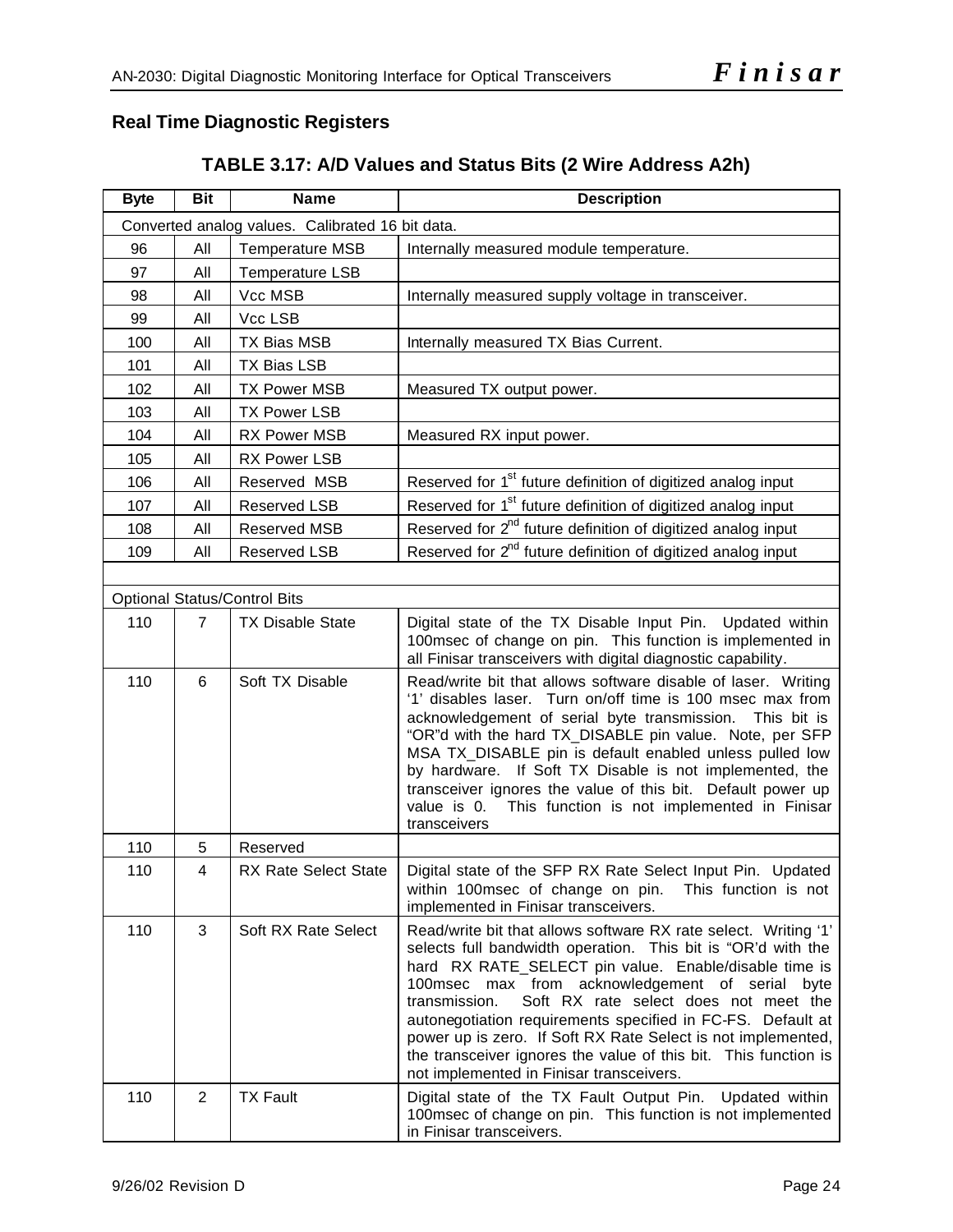| 110 |      | <b>LOS</b>     | Digital state of the LOS Output Pin. Updated within 100msec<br>of change on pin. This function is implemented in all Finisar<br>transceivers with digital diagnostic capability.                                                                                   |
|-----|------|----------------|--------------------------------------------------------------------------------------------------------------------------------------------------------------------------------------------------------------------------------------------------------------------|
| 110 | 0    | Data_Ready_Bar | Indicates transceiver has achieved power up and data is<br>ready. Bit remains high until data is ready to be read at<br>which time the device sets the bit low. This function is<br>implemented in all Finisar transceivers with digital diagnostic<br>capability. |
| 111 | 7-0. | Reserved       | Reserved.                                                                                                                                                                                                                                                          |

The data ready bar bit is high during module power up and prior to the first valid A/D reading. Once the first valid A/D reading occurs, the bit is set low until the device is powered down. The bit must be set low within 1 second of power up.

### **Alarm and Warning Flags**

Bytes 112 – 119 contain a set of non – latched alarm and warning flags. It is recommended that detection of an asserted flag bit be verified by a second read of the flag at least 100msec later. For users who do not wish to set their own threshold values or read the values in locations 0 - 55, the flags alone can be monitored. Two flag types are defined.

- 1) Alarm flags associated with transceiver temperature, supply voltage, TX bias current, TX output power and received optical power as well as reserved locations for future flags. Alarm flags indicate conditions likely to be associated with an inoperational link and cause for immediate action. Please consult the appropriate Finisar specification sheet for thresholds associated with a particular module.
- 2) Warning flags associated with transceiver temperature, supply voltage, TX bias current, TX output power and received optical power as well as reserved locations for future flags. Warning flags indicate conditions outside the normally guaranteed bounds but not necessarily causes of immediate link failures. Certain warning flags may also be defined by the manufacturer as end-of-life indicators (such as for higher than expected bias currents in a constant power control loop). Please consult the appropriate Finisar specification sheet for thresholds associated with a particular module.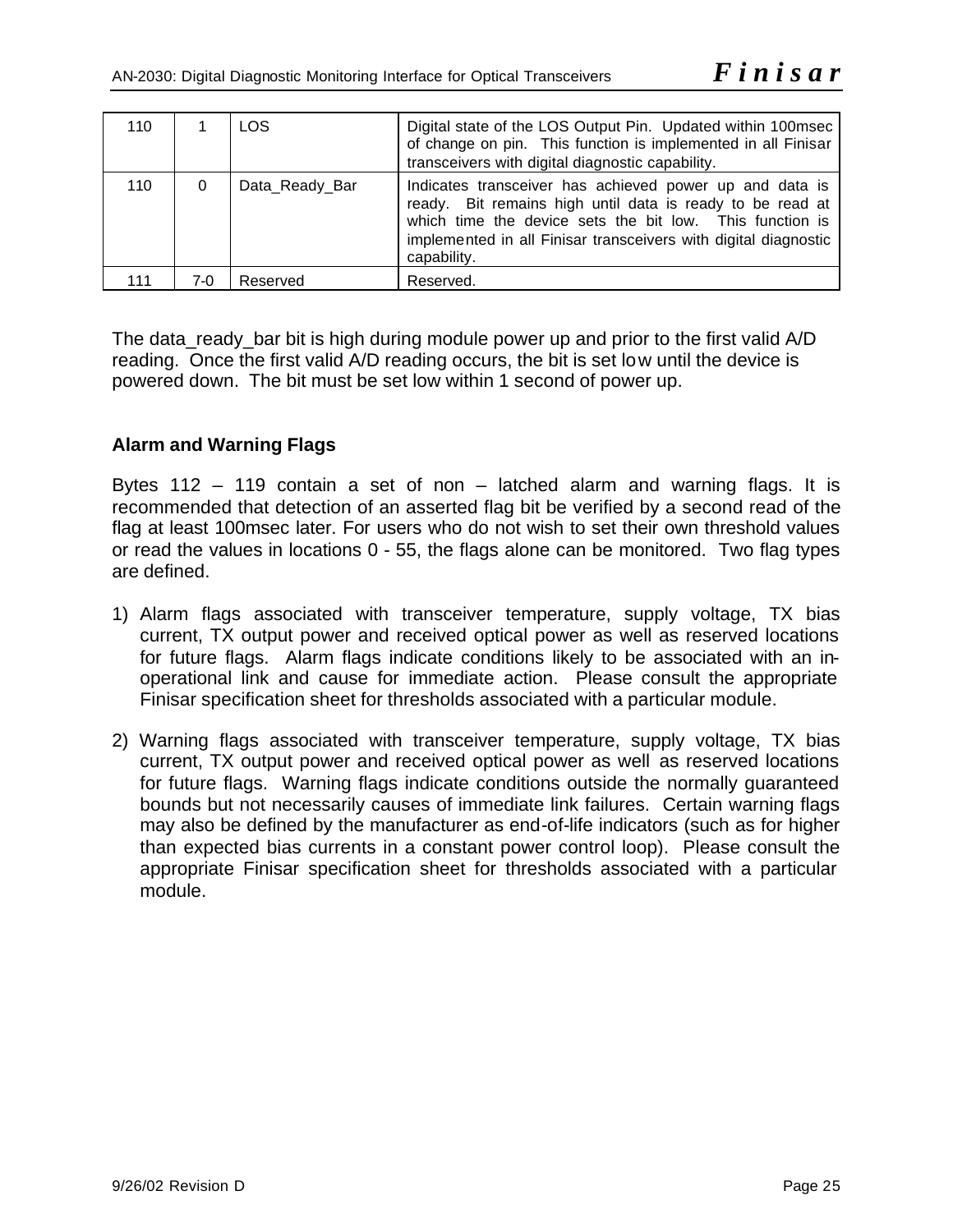# **Table 3.18: Alarm and Warning Flag Bits (2-Wire Address A2h)**

| Reserved Optional Alarm and Warning Flag Bits |                |                                                                            |                                                              |  |  |  |
|-----------------------------------------------|----------------|----------------------------------------------------------------------------|--------------------------------------------------------------|--|--|--|
| 112                                           | 7              | Temp High Alarm<br>Set when internal temperature exceeds high alarm level. |                                                              |  |  |  |
| 112                                           | 6              | Temp Low Alarm                                                             | Set when internal temperature is below low alarm level.      |  |  |  |
| 112                                           | 5              | Vcc High Alarm                                                             | Set when internal supply voltage exceeds high alarm level.   |  |  |  |
| 112                                           | 4              | Vcc Low Alarm                                                              | Set when internal supply voltage is below low alarm level.   |  |  |  |
| 112                                           | 3              | TX Bias High Alarm                                                         | Set when TX Bias current exceeds high alarm level.           |  |  |  |
| 112                                           | $\overline{c}$ | TX Bias Low Alarm                                                          | Set when TX Bias current is below low alarm level.           |  |  |  |
| 112                                           | 1              | TX Power High Alarm                                                        | Set when TX output power exceeds high alarm level.           |  |  |  |
| 112                                           | $\pmb{0}$      | <b>TX Power Low Alarm</b>                                                  | Set when TX output power is below low alarm level.           |  |  |  |
| 113                                           | $\overline{7}$ | RX Power High Alarm                                                        | Set when Received Power exceeds high alarm level.            |  |  |  |
| 113                                           | 6              | RX Power Low Alarm                                                         | Set when Received Power is below low alarm level.            |  |  |  |
| 113                                           | 5              | Reserved Alarm                                                             |                                                              |  |  |  |
| 113                                           | 4              | Reserved Alarm                                                             |                                                              |  |  |  |
| 113                                           | 3              | Reserved Alarm                                                             |                                                              |  |  |  |
| 113                                           | $\overline{2}$ | Reserved Alarm                                                             |                                                              |  |  |  |
| 113                                           | 1              | Reserved Alarm                                                             |                                                              |  |  |  |
| 113                                           | $\pmb{0}$      | Reserved Alarm                                                             |                                                              |  |  |  |
| 114                                           | All            | Reserved                                                                   |                                                              |  |  |  |
| 115                                           | All            | Reserved                                                                   |                                                              |  |  |  |
| 116                                           | $\overline{7}$ | Temp High Warning                                                          | Set when internal temperature exceeds high warning level.    |  |  |  |
| 116                                           | 6              | Temp Low Warning                                                           | Set when internal temperature is below low warning level.    |  |  |  |
| 116                                           | 5              | Vcc High Warning                                                           | Set when internal supply voltage exceeds high warning level. |  |  |  |
| 116                                           | 4              | Vcc Low Warning                                                            | Set when internal supply voltage is below low warning level. |  |  |  |
| 116                                           | 3              | TX Bias High Warning                                                       | Set when TX Bias current exceeds high warning level.         |  |  |  |
| 116                                           | $\overline{c}$ | TX Bias Low Warning                                                        | Set when TX Bias current is below low warning level.         |  |  |  |
| 116                                           | 1              | TX Power High Warning                                                      | Set when TX output power exceeds high warning level.         |  |  |  |
| 116                                           | $\pmb{0}$      | TX Power Low Warning                                                       | Set when TX output power is below low warning level.         |  |  |  |
| 117                                           | $\overline{7}$ | RX Power High Warning                                                      | Set when Received Power exceeds high warning level.          |  |  |  |
| 117                                           | 6              | <b>RX Power Low Warning</b>                                                | Set when Received Power is below low warning level.          |  |  |  |
| 117                                           | 5              | <b>Reserved Warning</b>                                                    |                                                              |  |  |  |
| 117                                           | 4              | Reserved Warning                                                           |                                                              |  |  |  |
| 117                                           | 3              | <b>Reserved Warning</b>                                                    |                                                              |  |  |  |
| 117                                           | $\overline{2}$ | Reserved Warning                                                           |                                                              |  |  |  |
| 117                                           | 1              | Reserved Warning                                                           |                                                              |  |  |  |
| 117                                           | $\pmb{0}$      | Reserved Warning                                                           |                                                              |  |  |  |
| 118                                           | All            | Reserved                                                                   |                                                              |  |  |  |
| 119                                           | All            | Reserved                                                                   |                                                              |  |  |  |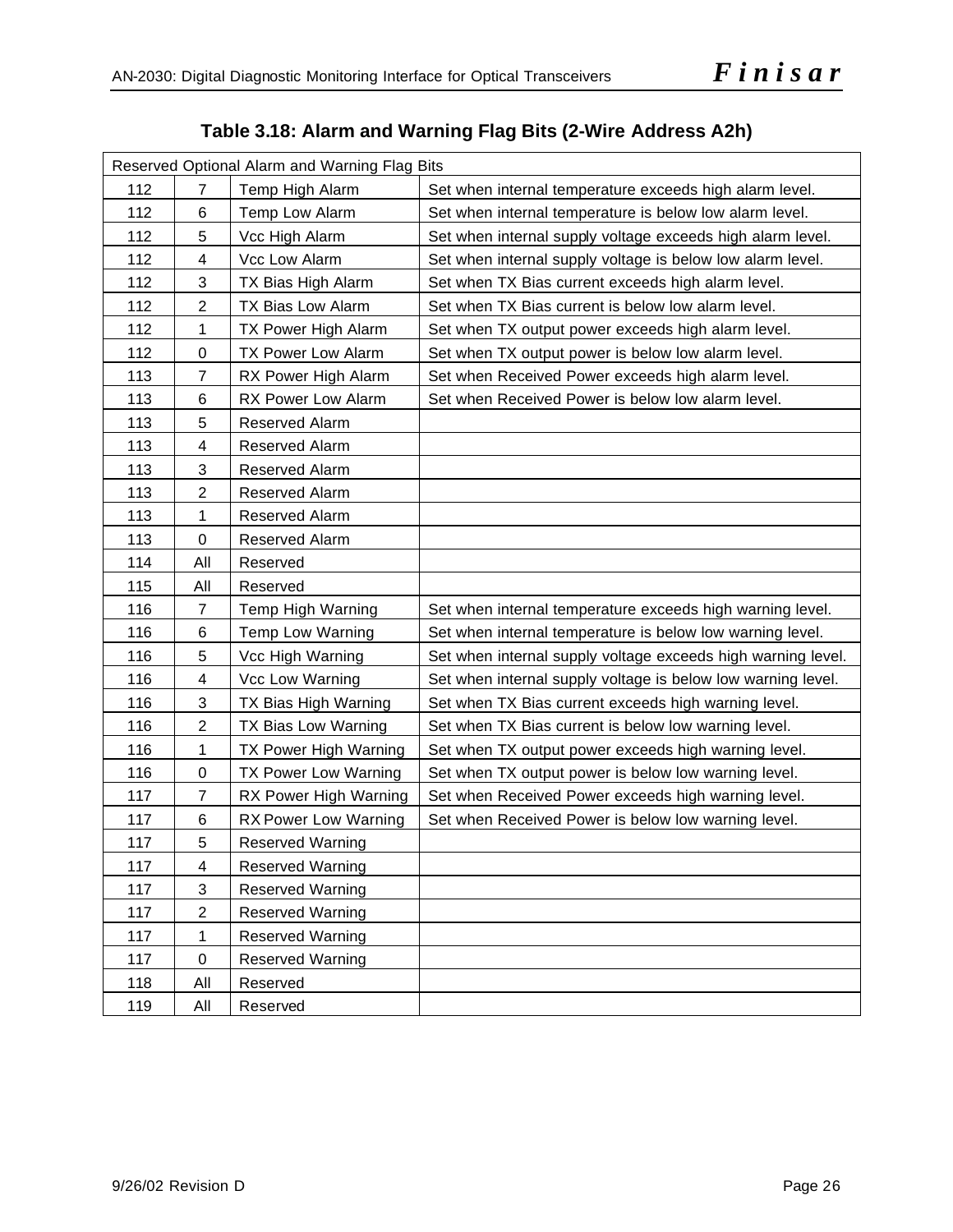Bytes 123 – 126 contain write-only RAM for entry of a 32 bit password that allows access to user writable EEPROM at locations 128-247. The default password for Finisar devices is 0, however it can be set to any value at the factory to insure security of the user writable EEPROM contents. Please contact your Finisar sales representative for details on setting up a custom password. Once the password has been entered into locations 123 – 126, a '1' should be written to address 127 (readable and writeable RAM cell). Note that the power-on default value of byte 127 is '0'. Once these two steps have been completed, EEPROM at locations 128 – 247 is readable and writable. The EEPROM remains readable and writable until either the password is changed or byte 127 is set to 0.

| <b>Byte</b> | <b>Bit</b><br><b>Name</b>                                   |                    | <b>Description</b>                                      |  |  |  |  |
|-------------|-------------------------------------------------------------|--------------------|---------------------------------------------------------|--|--|--|--|
|             |                                                             |                    |                                                         |  |  |  |  |
| 120-122     | All                                                         | Reserved           | Reserved                                                |  |  |  |  |
| 123         | All                                                         | Password Byte 3    | High order byte of 32 bit password                      |  |  |  |  |
| 124         | All                                                         | Password Byte 2    | Second highest order byte of 32 bit password            |  |  |  |  |
| 125         | All<br>Password Byte 1                                      |                    | Second lowest byte of 32 bit password                   |  |  |  |  |
| 126         | All<br>Password Byte 0<br>Low order byte of 32 bit password |                    |                                                         |  |  |  |  |
| 127         | All                                                         | User EEPROM Select | '1' selects user writable EEPROM at locations 128 - 247 |  |  |  |  |

**Table 3.19: Password Addresses (2-Wire Address A2h)**

Bytes 128 – 247 contain user readable/writable EEPROM that is accessed following the steps outlined above. Bytes 248 – 255 are reserved for control functions and should not be written.

| Table 3.20: User EEPROM (2-Wire Address A2h) |  |
|----------------------------------------------|--|
|----------------------------------------------|--|

| <b>Address</b> | # Bytes | Name            | <b>Description</b>                |  |  |  |
|----------------|---------|-----------------|-----------------------------------|--|--|--|
| 128-247        | 120     | User EEPROM     | User-writable/readable EEPROM     |  |  |  |
| 248-255        |         | Vendor Specific | Vendor specific control functions |  |  |  |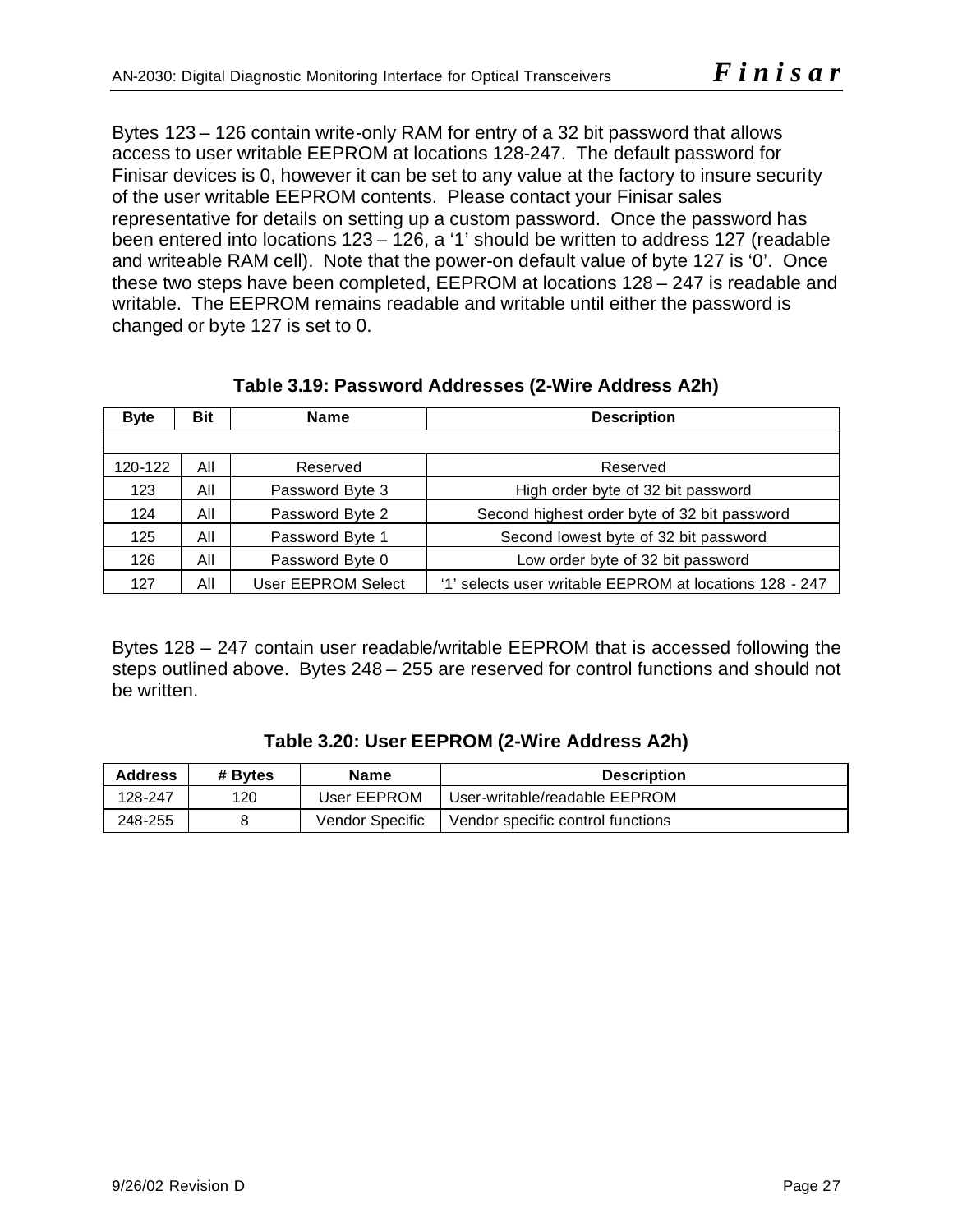# **4. DDTC Electrical Interface Definition**

# **Overview**

The Digital Diagnostics Transceiver Controller (DDTC) IC manages all system monitoring functions in the SFP transceiver module.

The DDTC is accessed through a 2-wire serial interface, utilizing the serial ID pins defined by the SFP MSA:

- ß **SFP Pin 4 MOD\_DEF(2):** Serial Data interface (SDA). The serial data pin is for serial data transfer to and from the DDTC. The pin is open drain and may be wire-ORed with other open drain or open collector interfaces.
- ß **SFP Pin 5 MOD\_DEF(1):** Serial Clock interface (SCL). The serial clock input is used to clock data into the DDTC on rising edges and clock data out on falling edges.

# **2-Wire Interface Operation**

Clock and Data Transitions: The SDA pin must be pulled high with an external resistor or device. Data on the SDA pin may only change during SCL low time periods. Data changes during SCL high periods will indicate a start or stop conditions depending on the conditions discussed below. Refer to the timing diagram Figure 1 for further details.

Start Condition: A high-to-low transition of SDA with SCL high is a start condition that must precede any other command. Refer to the timing diagram Figure 1 for further details.

Stop Condition: A low-to-high transition of SDA with SCL high is a stop condition. After a read sequence, the stop command places the DDTC into a low-power Standby Mode. Refer to the timing diagram Figure 2 for further details.

Acknowledge Bit: All address bytes and data bytes are transmitted via a serial protocol. The DDTC pulls SDA low during the ninth clock pulse to acknowledge that it has received each word.

Standby Mode: The DDTC features a low-power mode that is automatically enabled after power-on, after a stop command, and after the completion of all internal operations.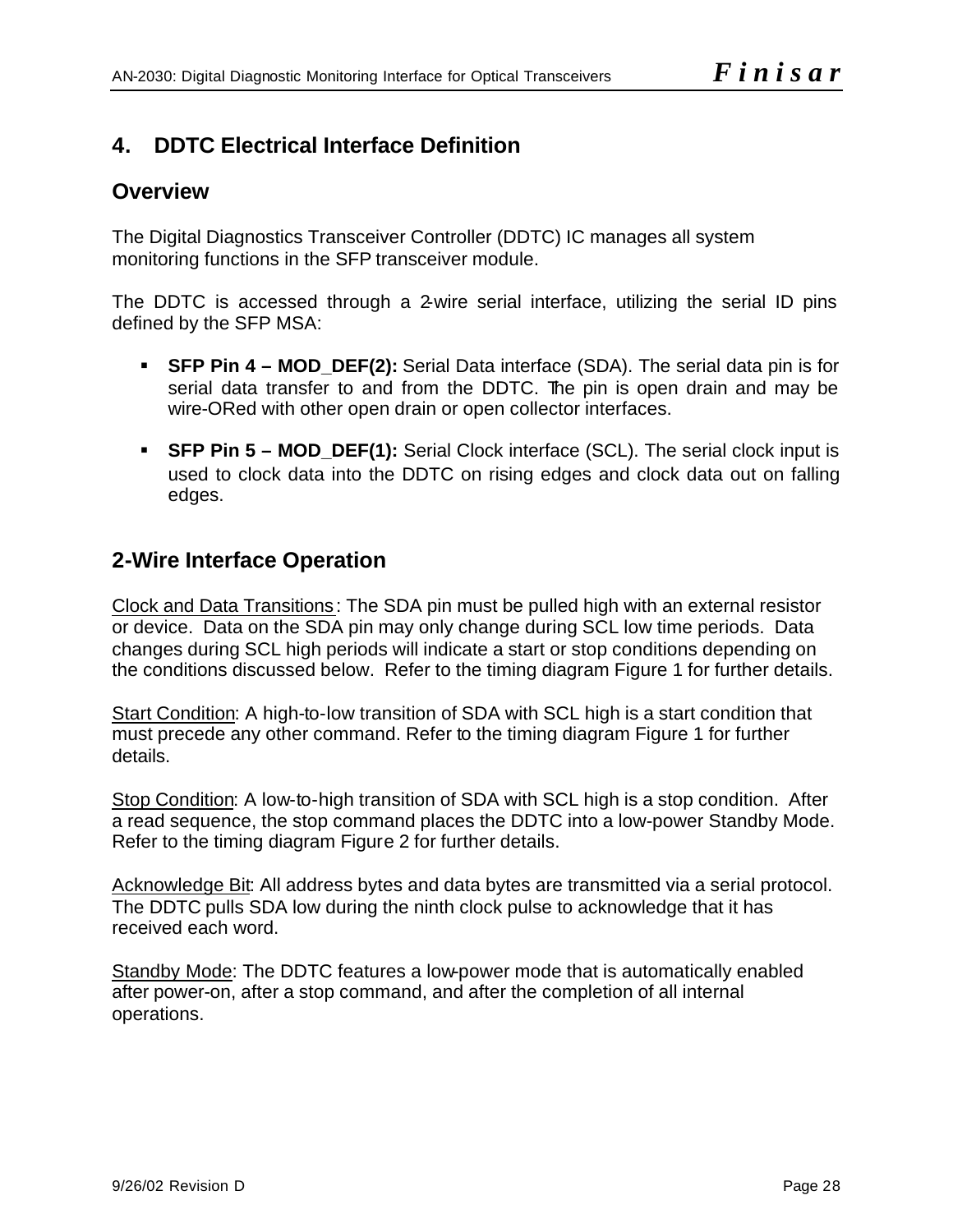2-Wire Interface Reset: After any interruption in protocol, power loss, or system reset, the following steps reset the DDTC.

- 1. Clock up to nine cycles.
- 2. Look for SDA high in each cycle while SCL is high.
- 3. Create a Start Condition while SDA is high.

Device Addressing: The DDTC must receive an 8-bit device address word following a start condition to enable a specific device for a read or write operation. The address word is clocked into the DDTC MSB to LSB. The address word is 1010000Xb, where X is the Read/Write (R/W) bit. If the R/W bit is high (1), a read operation is initiated. If R/W is low (0), a write operation is initiated.

Write Operations: After receiving a matching address byte with the R/W bit set low, the device goes into the write mode of operation. The master must transmit an 8-bit EEPROM memory address to the device to define the address where the data is to be written. After the reception of this byte, the DDTC will transmit a zero for one clock cycle to acknowledge the receipt of the address. The master must then transmit an 8 bit data word to be written into this address. The DDTC will again transmit a zero for one clock cycle to acknowledge the receipt of the data. At this point the master must terminate the write operation with a stop condition for the write to be initiated. If a start condition is sent in place of the stop condition, the write is aborted and the data received during that operation is discarded. If the stop condition is received, the DDTC enters an internally timed write process  $T_w$  to the EEPROM memory. The DDTC will not send an acknowledge bit for any two wire communication during an EEPROM write cycle.

The DDTC is capable of an 8-byte page write. A page is any 8-byte block of memory starting with an address evenly divisible by eight and ending with the starting address plus seven. For example, addresses 00h through 07h constitute one page. Other pages would be addresses 08h through 0Fh, 10h through 17h, 18h through 1Fh, etc.

A page write is initiated the same way as a byte write, but the master does not send a stop condition after the first byte. Instead, after the slave acknowledges receipt of the data byte, the master can send up to seven more bytes using the same nine-clock sequence. The master must terminate the write cycle with a stop condition or the data clocked into the DDTC will not be latched into permanent memory.

The address counter rolls on a page during a write. The counter does not count through the entire address space as during a read. For example, if the starting address is 06h and 4 bytes are written, the first byte goes into address 06h. The second goes into address 07h. The third goes into address 00h (not 08h). The fourth goes into address 01h. If more than 9 or more bytes are written before a stop condition is sent, the first bytes sent are over-written. Only the last 8 bytes of data are written to the page.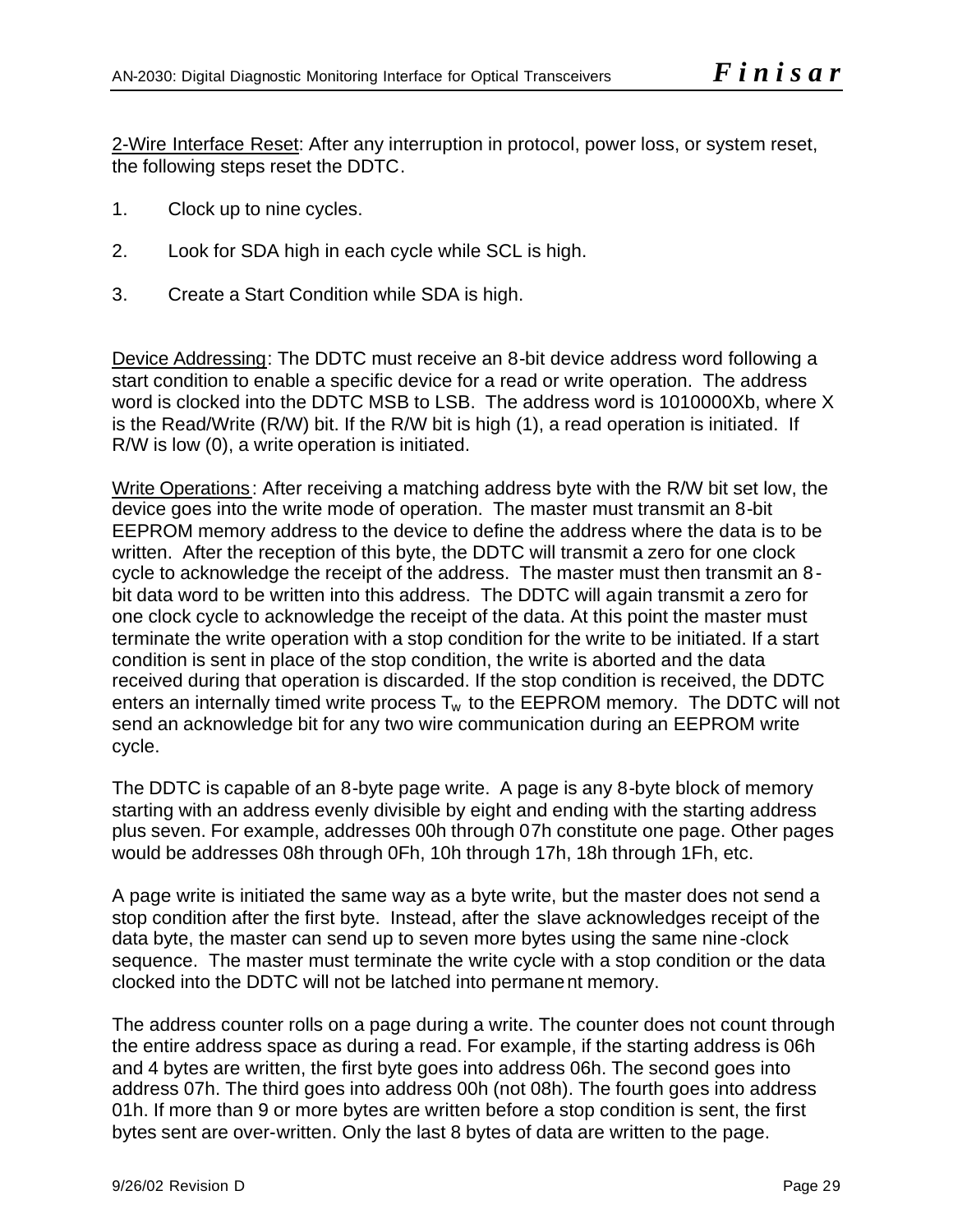Acknowledge Polling: Once the internally-timed write has started and the DDTC inputs are disabled, acknowledge polling can be initiated. The process involves transmitting a start condition followed by the device address. The R/W bit signifies the type of operation that is desired. The read or write sequence will only be allowed to proceed if the internal write cycle has completed and the DDTC responds with a zero.

Read Operations: After receiving a matching address byte with the R/W bit set high, the device goes into the read mode of operation. There are three read operations: current address read, random read and sequential address read, described as follows:

### *Current Address Read*

The DDTC has an internal address register that contains the address used during the last read or write operation, incremented by one. This data is maintained as long as  $V_{cc}$  is valid. If the most recent address was the last byte in memory, then the register resets to the first address. This address stays valid between operations as long as power is available.

Once the device address is clocked in and acknowledged by the DDTC with the R/W bit set to high, the current address data word is clocked out. The master does not respond with a zero, but does generate a stop condition afterwards.

### *Random Read*

A random read requires a dummy byte write sequence to load in the data word address. Once the device and data address bytes are clocked in by the master, and acknowledged by the DDTC, the master must generate another start condition. The master now initiates a current address read by sending the device address with the read/write bit set high. The DDTC will acknowledge the device address and serially clocks out the data byte.

### *Sequential Address Read*

Sequential reads are initiated by either a current address read or a random address read. After the master receives the first data byte, the master responds with an Acknowledge Bit. As long as the DDTC receives this acknowledge after a byte is read, the master may clock out additional data words from the DDTC. After reaching address FFh, it resets to address 00h.

The sequential read operation is terminated when the master initiates a stop condition. The master does not respond with a zero.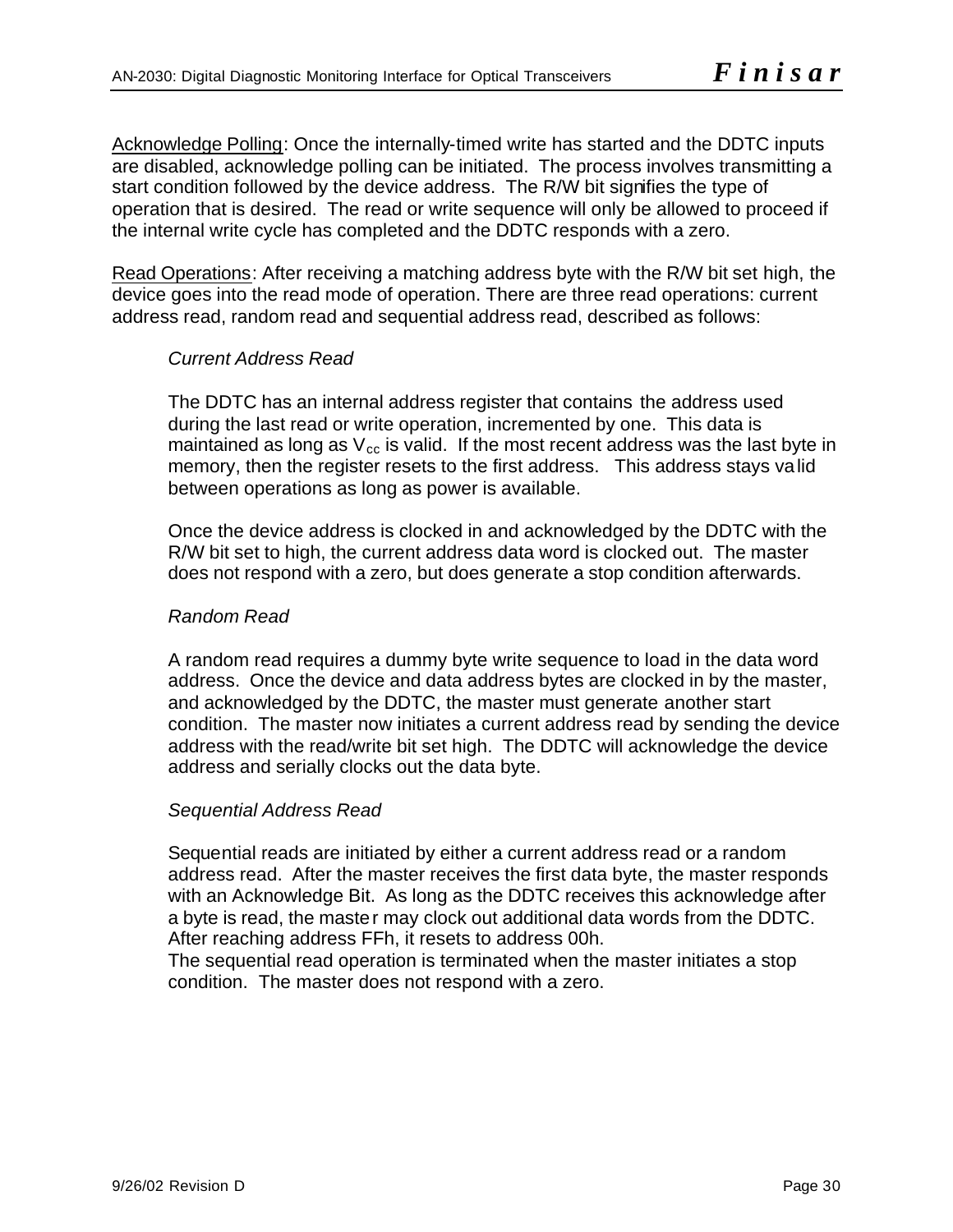# **Detailed 2-Wire Serial Port Operation**

This section gives a more detailed description of 2-wire theory of operation.

The 2-wire serial port interface supports a bi-directional data transmission protocol with device addressing. A device that sends data on the bus is defined as a transmitter, and a device receiving data as a receiver. The device that controls the message is called a "master." The devices that are controlled by the master are "slaves". The bus must be controlled by a master device that generates the serial clock (SCL), controls the bus access, and generates the START and STOP conditions. The DDTC operates as a slave on the two-wire bus. Connections to the bus are made via the open-drain I/O lines SDA and SCL already described. The following I/O terminals control the 2-wire serial port: SDA and SCL. Timing diagrams for the 2-wire serial port can be found in Figure 1 and 2 below. Timing information for the 2-wire serial port is provided in the AC Electrical Characteristics table for 2-wire serial communications at the end of this section.

The following bus protocol has been defined:

- Data transfer may be initiated only when the bus is not busy.
- **During data transfer, the data line must remain stable whenever the clock line is** HIGH. Changes in the data line while the clock line is HIGH will be interpreted as control signals.

Accordingly, the following bus conditions have been defined:

1) Bus not busy: Both data and clock lines remain HIGH.

2) Start data transfer: A change in the state of the data line from HIGH to LOW while the clock is HIGH defines a START condition.

3) Stop data transfer: A change in the state of the data line from LOW to HIGH while the clock line is HIGH defines the STOP condition.

4) Data valid: The state of the data line represents valid data when, after a START condition, the data line is stable for the duration of the HIGH period of the clock signal. The data on the line can be changed during the LOW period of the clock signal. There is one clock pulse per bit of data. Figures 1 and 2 detail how data transfer is accomplished on the two-wire bus. Depending upon the state of the R/W bit, two types of data transfer are possible.

Each data transfer is initiated with a START condition and terminated with a STOP condition. The number of data bytes transferred between START and STOP conditions are not limited and are determined by the master device. The information is transferred byte-wise and each receiver acknowledges with a  $9<sup>th</sup>$  bit.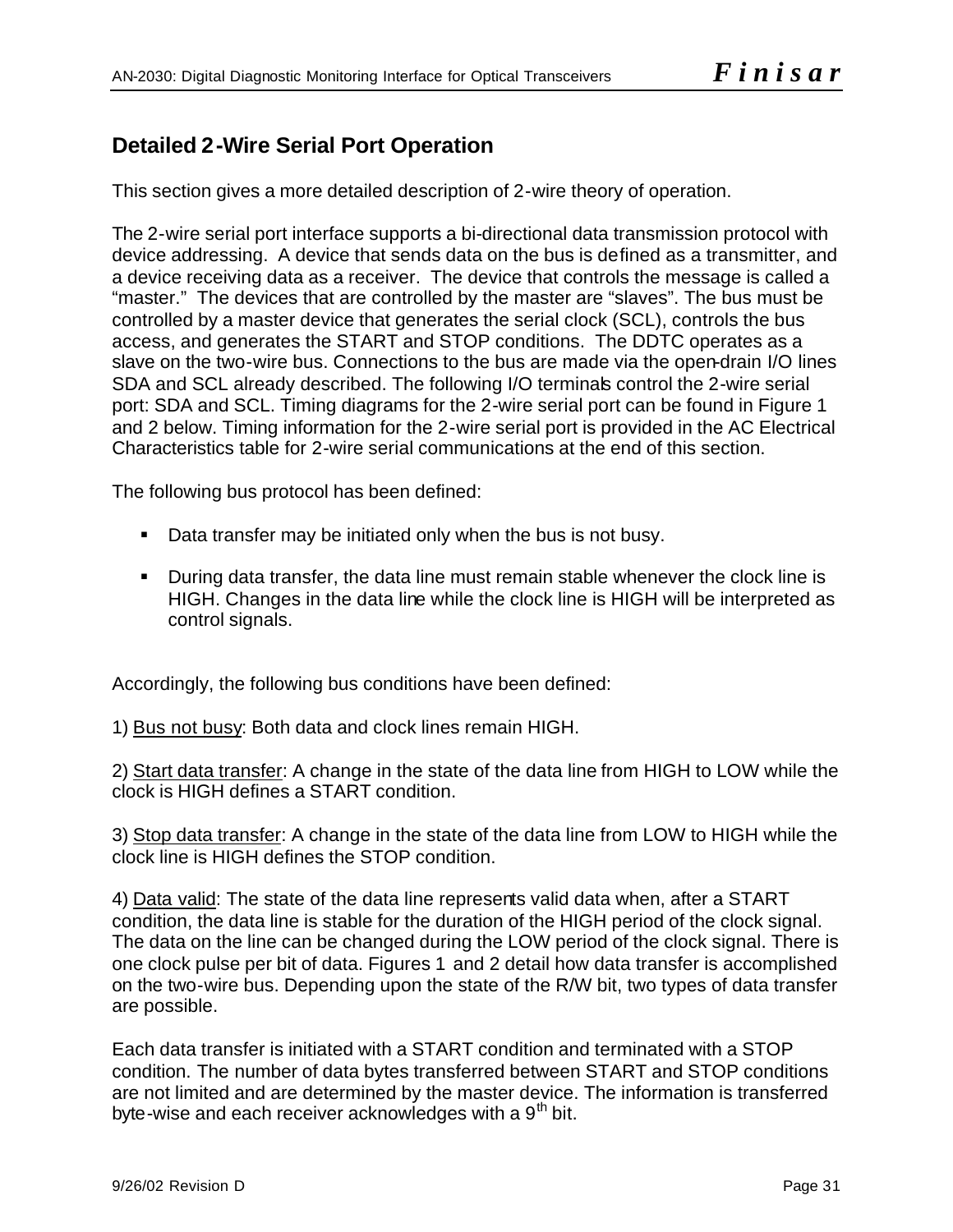Within the bus specifications a regular mode (100 kHz clock rate) and a fast mode (400 kHz clock rate) are defined. The DDTC works in both modes.

5) Acknowledge: Each receiving device, when addressed, is obliged to generate an Acknowledge after the reception of each byte. The master device must generate an extra clock pulse which is associated with this acknowledge bit.

A device that acknowledges must pull down the SDA line during the acknowledge clock pulse in such a way that the SDA line is a stable LOW during the HIGH period of the Acknowledge related clock pulse. Of course, setup and hold times must be taken into account. A master must signal an end of data to the slave by not generating an acknowledge bit on the last byte that has been clocked out of the slave. In this case, the slave must leave the data line HIGH to enable the master to generate the STOP condition.

- 1. *Data transfer from a master transmitter to a slave receiver.* The first byte transmitted by the master is the command/control byte. Next follows a number of data bytes. The slave returns an acknowledge bit after each received byte.
- 2. *Data transfer from a slave transmitter to a master receiver.* The master transmits the 1<sup>st</sup> byte (the command/control byte) to the slave. The slave then returns an acknowledge bit. Next follows a number of data bytes transmitted by the slave to the master. The master returns an acknowledge bit after all received bytes other than the last byte. At the end of the last received byte, a 'not acknowledge' can be returned.

The master device generates all serial clock pulses and the START and STOP conditions. A transfer is ended with a STOP condition or with a repeated START condition. Since a repeated START condition is also the beginning of the next serial transfer, the bus will not be released.

The DDTC may operate in the following two modes:

- 1. *Slave receiver mode:* Serial data and clock are received through SDA and SCL respectively. After each byte is received, an acknowledge bit is transmitted. START and STOP conditions are recognized as the beginning and end of a serial transfer. Address recognition is performed by hardware after reception of the slave (device) address and direction bit.
- 2. *Slave transmitter mode:* The first byte is received and handled as in the slave receiver mode. However, in this mode the direction bit will indicate that the transfer direction is reversed. Serial data is transmitted on SDA by the DDTC while the serial clock is input on SCL. START and STOP conditions are recognized as the beginning and end of a serial transfer.

*Slave Address:* The command/control byte is the 1<sup>st</sup> byte received following the START condition from the master device. The command/control byte consists of a 4-bit control code. For the DDTC, this is set as *1010 000* binary for read/write operations. The last bit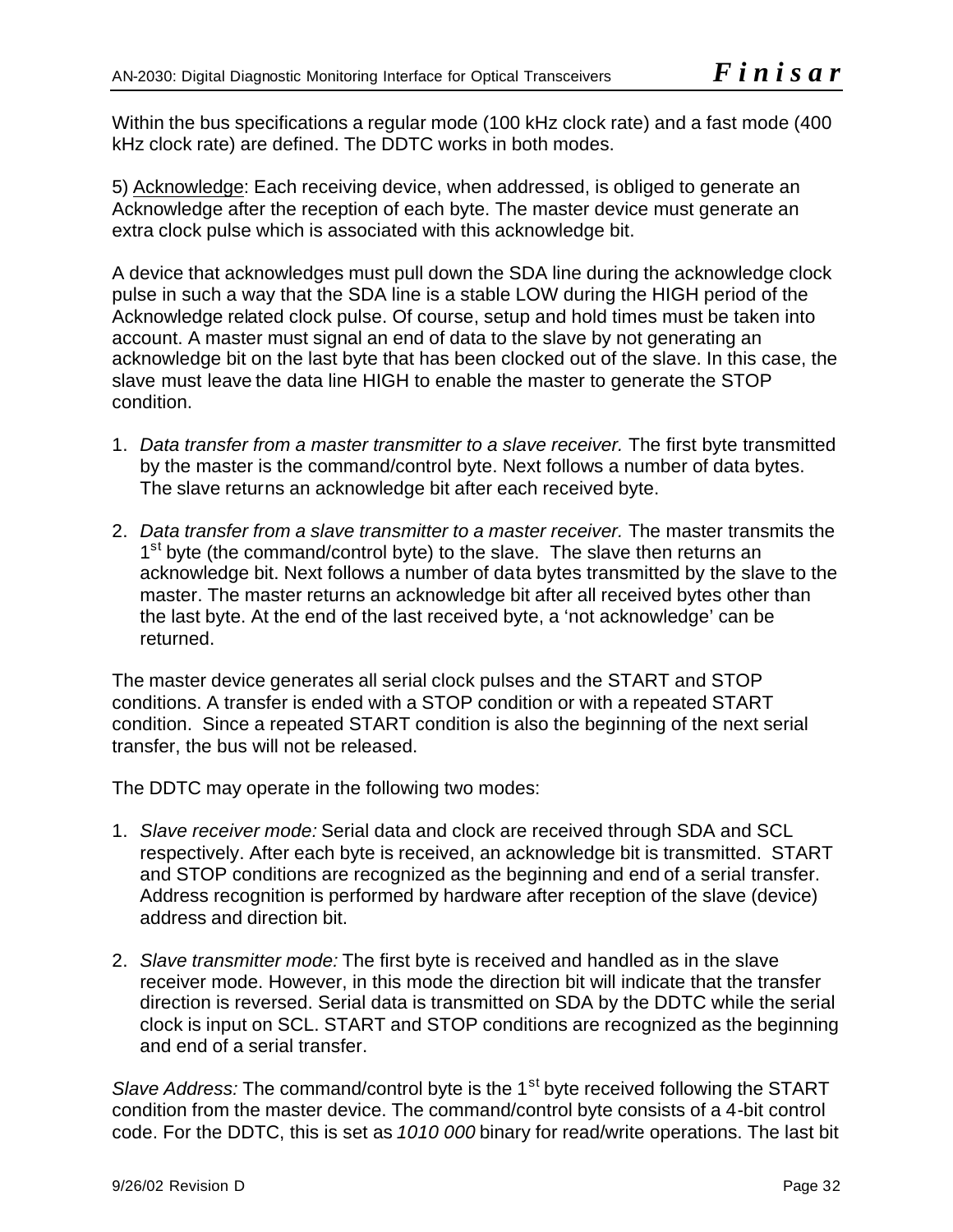of the command/control byte (R/W) defines the operation to be performed. When set to a 1 a read operation is selected, and when set to a 0 a write operation is selected.

Following the START condition, the DDTC monitors the SDA bus checking the device type identifier being transmitted. Upon receiving the *chip address* control code, and the read/write bit, the slave device outputs an acknowledge signal on the SDA line.





(Please see definitions in the following pages)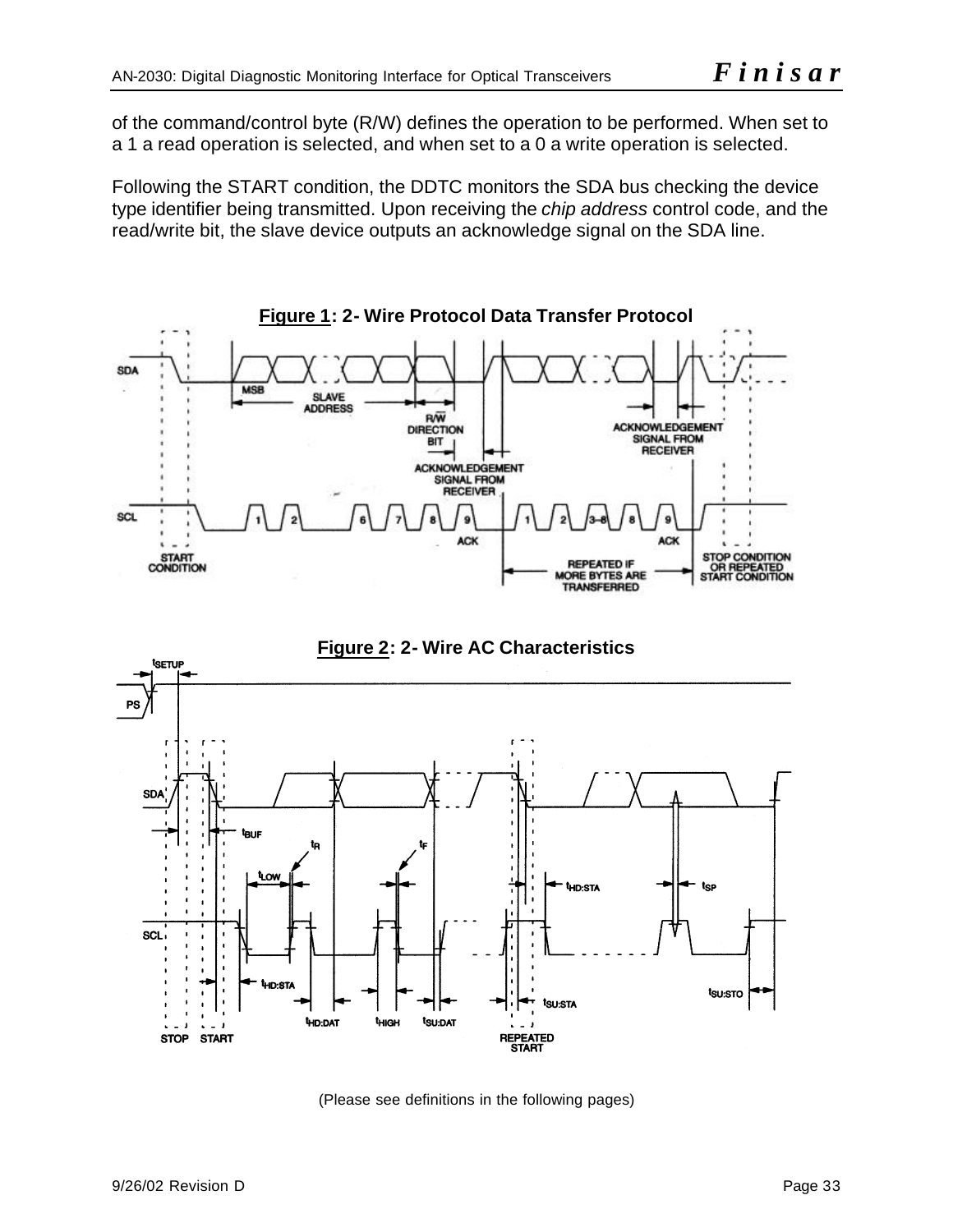# **DC ELECTRICAL CHARACTERISTICS ( Vcc = 3.15V to 3.60V)**

| <b>PARAMETER</b>            | <b>SYMBOL</b>    | <b>CONDITION</b> | <b>MIN</b>        | <b>TYP</b> | <b>MAX</b>  | <b>UNITS</b> | <b>NOTES</b> |
|-----------------------------|------------------|------------------|-------------------|------------|-------------|--------------|--------------|
| Input Leakage (SDA,<br>SCL) | Iц               |                  | -1                |            | $+1$        | μA           | 2            |
| Input Logic 1 (SDA,<br>SCL) | V <sub>IH</sub>  |                  | $0.7$ $\sqrt{cc}$ |            | $Vcc+0.5$   | V            |              |
| Input Logic 0 (SDA,<br>SCL) | $V_{IL}$         |                  | GND-0.5           |            | $0.3$ $Vcc$ |              |              |
| Low Level Output            | I <sub>OL1</sub> | 0.4V             | 3                 |            |             | mA           |              |
| Current (SDA)               | I <sub>OL2</sub> | 0.6V             | 6                 |            |             | mA           |              |

# AC ELECTRICAL CHARACTERISTICS (  $Vcc = 3.15V$  to 3.60V)

| <b>PARAMETER</b>         | <b>SYMBOL</b>       | <b>CONDITION</b> | <b>MIN</b>                         | <b>TYP</b> | <b>MAX</b> | <b>UNITS</b> | <b>NOTES</b>   |
|--------------------------|---------------------|------------------|------------------------------------|------------|------------|--------------|----------------|
| SCL clock frequency      | <sup>f</sup> SCL    |                  | 0                                  |            | 400        | kHz          | $^{\ast},3$    |
|                          |                     |                  | 0                                  |            | 100        |              | $***$          |
| Bus free time between    | <sup>t</sup> BUF    |                  | 1.3                                |            |            | μs           | $\overline{3}$ |
| STOP and START           |                     |                  | 4.7                                |            |            |              | $***$          |
| condition                |                     |                  |                                    |            |            |              |                |
| Hold time (repeated)     | <sup>t</sup> HD:STA |                  | 0.6                                |            |            | μs           | $^*,3,4$       |
| <b>START</b> condition   |                     |                  | 4.0                                |            |            |              | $***$          |
| Low period of SCL        | t <sub>LOW</sub>    |                  | 1.3                                |            |            | μs           | $^{\ast},3$    |
| clock                    |                     |                  | 4.7                                |            |            |              | $***$          |
| High period of SCL       | <sup>t</sup> HIGH   |                  | 0.6                                |            |            | μs           | $^{\ast},3$    |
| clock                    |                     |                  | 4.0                                |            |            |              | $***$          |
| Data hold time           | <sup>t</sup> HD:DAT |                  | 0                                  |            | 0.9        | μs           | $*,3,5,6$      |
|                          |                     |                  | $\Omega$                           |            |            |              | $***$          |
| Data set-up time         | <sup>t</sup> SU:DAT |                  | 100                                |            |            | ns           | $^{\ast}$ ,3   |
|                          |                     |                  | 250                                |            |            |              | $***$          |
| Start set-up time        | t <sub>SU:STA</sub> |                  | 0.6                                |            |            | μs           | $^{\ast},3$    |
|                          |                     |                  | 4.7                                |            |            |              | $***$          |
| Rise time of both SDA    | ${}^{\text{t}}$ R   |                  | $20+0.1C_R$                        |            | 300        | ns           | $\star$        |
| and SCL signals          |                     |                  |                                    |            | 1000       |              | $***$          |
| Fall time of both SDA    | $t_{\mathsf{F}}$    |                  | $\overline{20} + 0.1 C_{\text{R}}$ |            | 300        | ns           | $\star$        |
| and SCL signals          |                     |                  |                                    |            | 300        |              | $***$          |
| Set-up time for STOP     | t <sub>SU:STO</sub> |                  | 0.6                                |            |            | μs           | $\star$        |
| condition                |                     |                  | 4.0                                |            |            |              | $***$          |
| Capacitive load for      | $C_{\mathsf{B}}$    |                  |                                    |            | 400        | pF           |                |
| each bus line            |                     |                  |                                    |            |            |              |                |
| <b>EEPROM</b> write time | $T_W$               |                  |                                    | 10         |            | ms           |                |

\* Fast mode

\*\* Standard mode

# **Notes**

- 1. All voltages are referenced to ground.
- 2. Input levels equal either Vcc or GND.
- 3. The output must be configured to source.
- 4. The output must be configured to have pull-up resistance enabled.
- 5. This is the time for one comparison. The cycle is multiplied by 3.
- 6. This parameter is measured with maximum output current.